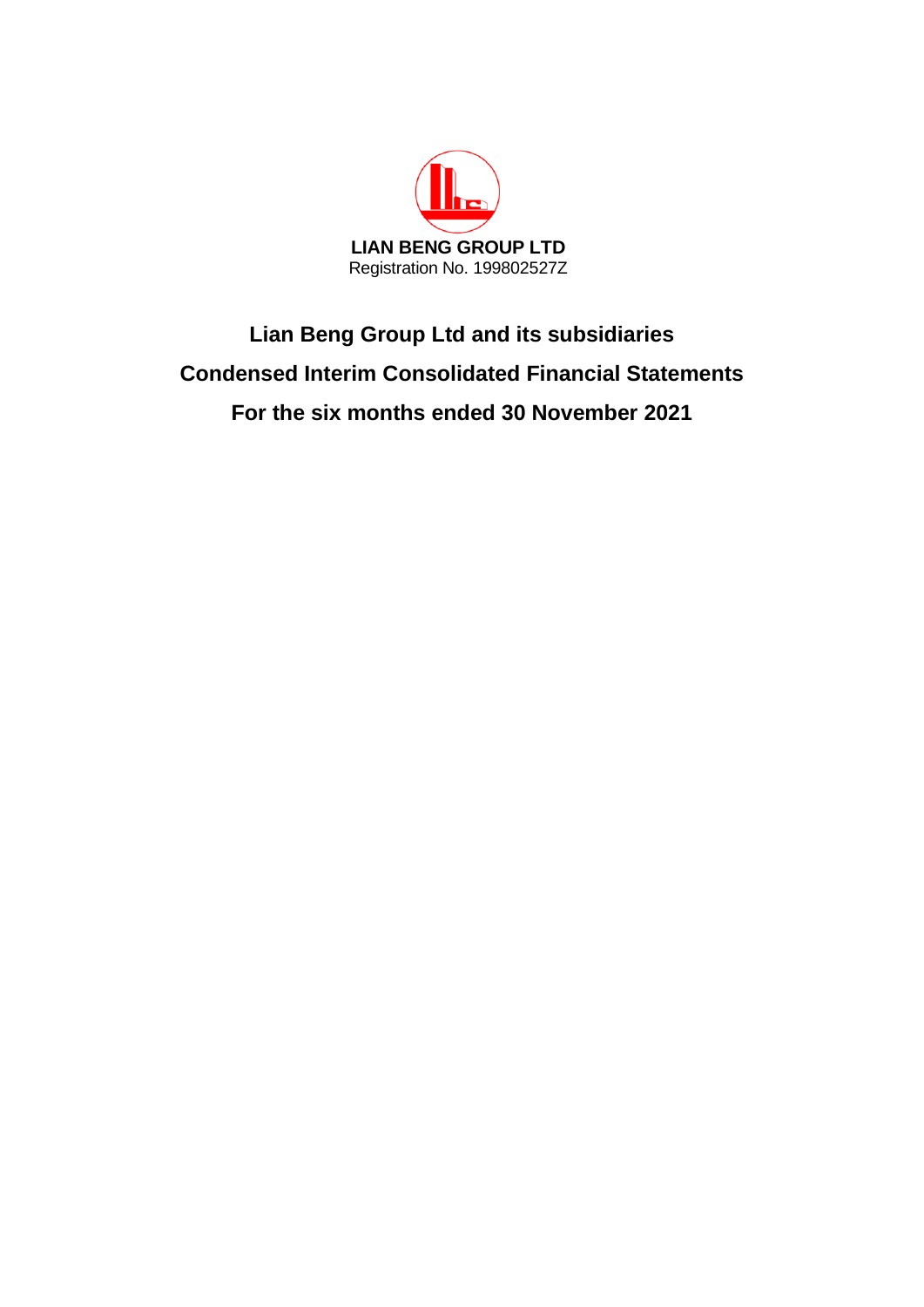# **Table of Contents**

|                                                                  | Page |
|------------------------------------------------------------------|------|
| Condensed interim consolidated statement of comprehensive income |      |
| Condensed interim statements of financial position               | っ    |
| Condensed interim statements of changes in equity                | 4    |
| Condensed interim consolidated cash flow statement               |      |
| Notes to the condensed interim consolidated financial statements | 9    |
| Other information required by Listing Rule Appendix 7.2          | 26   |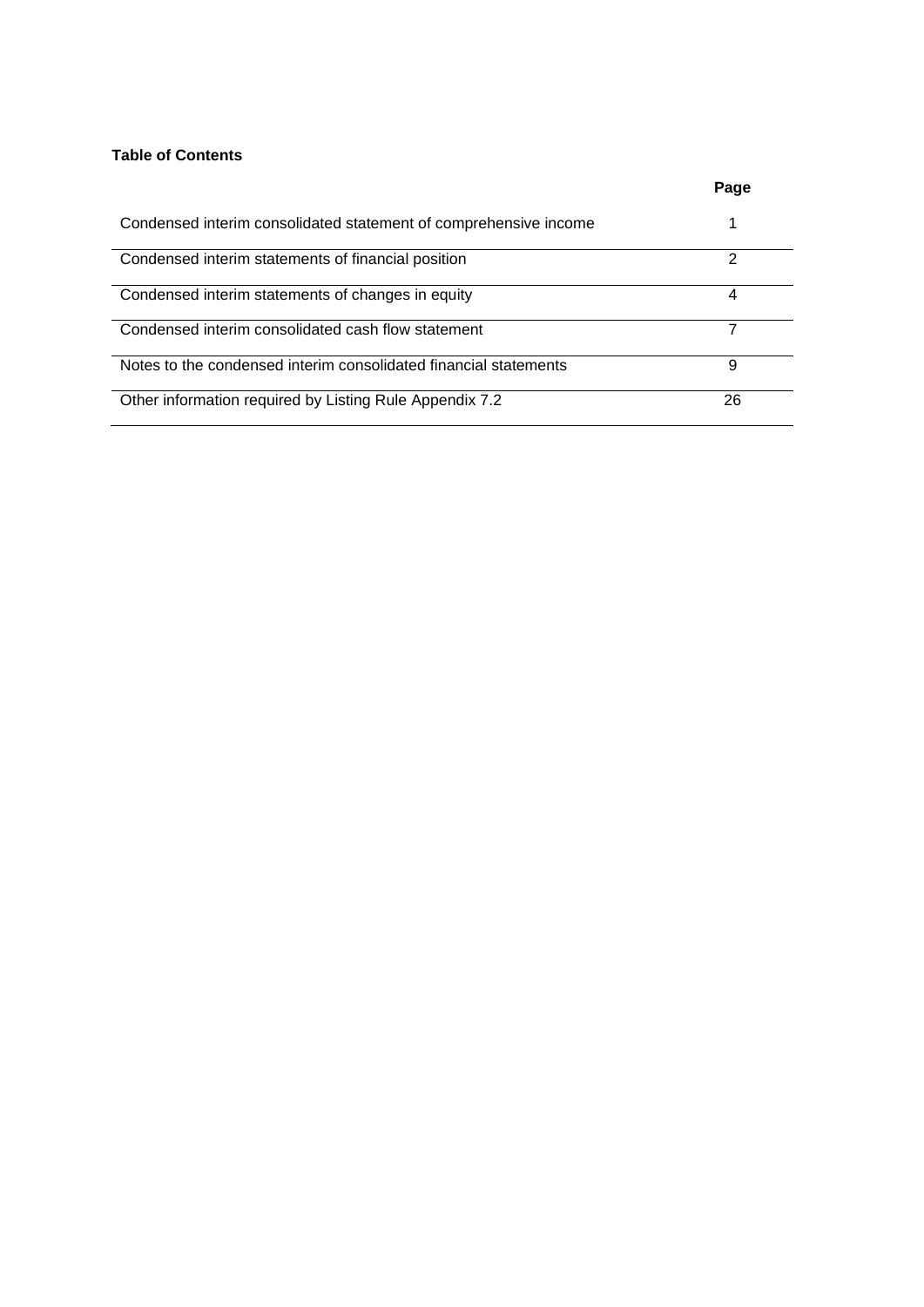#### **Lian Beng Group Ltd and its subsidiaries Condensed interim consolidated statement of comprehensive income For the six months ended 30 November 2021**

|                                                                                                                                                                                                                                                                         |                | Group                                                                            |                                                                                 |                                                                     |
|-------------------------------------------------------------------------------------------------------------------------------------------------------------------------------------------------------------------------------------------------------------------------|----------------|----------------------------------------------------------------------------------|---------------------------------------------------------------------------------|---------------------------------------------------------------------|
|                                                                                                                                                                                                                                                                         | <b>Note</b>    | <b>Six months</b><br>ended<br>30 Nov 2021<br>("1H2022")<br>S\$'000               | <b>Six months</b><br>ended<br>30 Nov 2020<br>("1H2021")<br>S\$'000              | Increase/<br>(decrease)<br>%                                        |
| Revenue<br>Cost of sales                                                                                                                                                                                                                                                | 4.2            | 377,315<br>(343,800)                                                             | 197,503<br>(172, 707)                                                           | 91.0<br>99.1                                                        |
| <b>Gross profit</b>                                                                                                                                                                                                                                                     |                | 33,515                                                                           | 24,796                                                                          | 35.2                                                                |
| Other operating income<br><b>Distribution expenses</b><br>Administrative expenses<br>Other operating expenses<br>Finance costs<br>Impairment losses on financial assets<br>Share of results of associates<br>Share of results of joint ventures                         | 6.1<br>6.1     | 9,959<br>(2,510)<br>(14, 891)<br>(7, 262)<br>(6, 974)<br>(66)<br>12,707<br>2,183 | 21,028<br>(1,201)<br>(15, 198)<br>(4, 974)<br>(5,628)<br>(88)<br>4,590<br>1,602 | (52.6)<br>109.0<br>(2.0)<br>46.0<br>23.9<br>(25.0)<br>176.8<br>36.3 |
| Profit before taxation<br><b>Taxation</b>                                                                                                                                                                                                                               | $\overline{7}$ | 26,661<br>(2,909)                                                                | 24,927<br>(2,763)                                                               | 7.0<br>5.3                                                          |
| Profit for the period, net of taxation                                                                                                                                                                                                                                  |                | 23,752                                                                           | 22,164                                                                          | 7.2                                                                 |
| Other comprehensive income:<br>Items that will not be reclassified to profit or<br>loss:<br>Net (loss)/gain on equity instruments at fair<br>value through other comprehensive income<br>("FVOCI")<br>Items that may be reclassified subsequently to<br>profit or loss: |                | (1, 191)                                                                         | 2,141                                                                           | <b>NM</b>                                                           |
| Net (loss)/gain on debt instruments at FVOCI<br>Foreign currency translation (loss)/gain                                                                                                                                                                                |                | (334)<br>(45)                                                                    | 533<br>524                                                                      | <b>NM</b><br>NM.                                                    |
| Other comprehensive income for the period,<br>net of taxation                                                                                                                                                                                                           |                | (1,570)                                                                          | 3,198                                                                           | NM                                                                  |
| Total comprehensive income for the period                                                                                                                                                                                                                               |                | 22,182                                                                           | 25,362                                                                          | (12.5)                                                              |
| Profit attributable to:<br>Owners of the Company<br>Non-controlling interests                                                                                                                                                                                           |                | 14,876<br>8,876<br>23,752                                                        | 17,614<br>4,550<br>22,164                                                       | (15.5)<br>95.1<br>7.2                                               |
| Total comprehensive income attributable to:<br>Owners of the Company<br>Non-controlling interests                                                                                                                                                                       |                | 13,202<br>8,980                                                                  | 20,841<br>4,521                                                                 | (36.7)<br>98.6                                                      |
|                                                                                                                                                                                                                                                                         |                | 22,182                                                                           | 25,362                                                                          | (12.5)                                                              |
| Earnings per share (Singapore cents)<br>Basic and diluted                                                                                                                                                                                                               | 9              | 2.98                                                                             | 3.52                                                                            | (15.5)                                                              |

NM – not meaningful

*The accompanying accounting policies and explanatory notes form an integral part of the condensed interim financial statements.*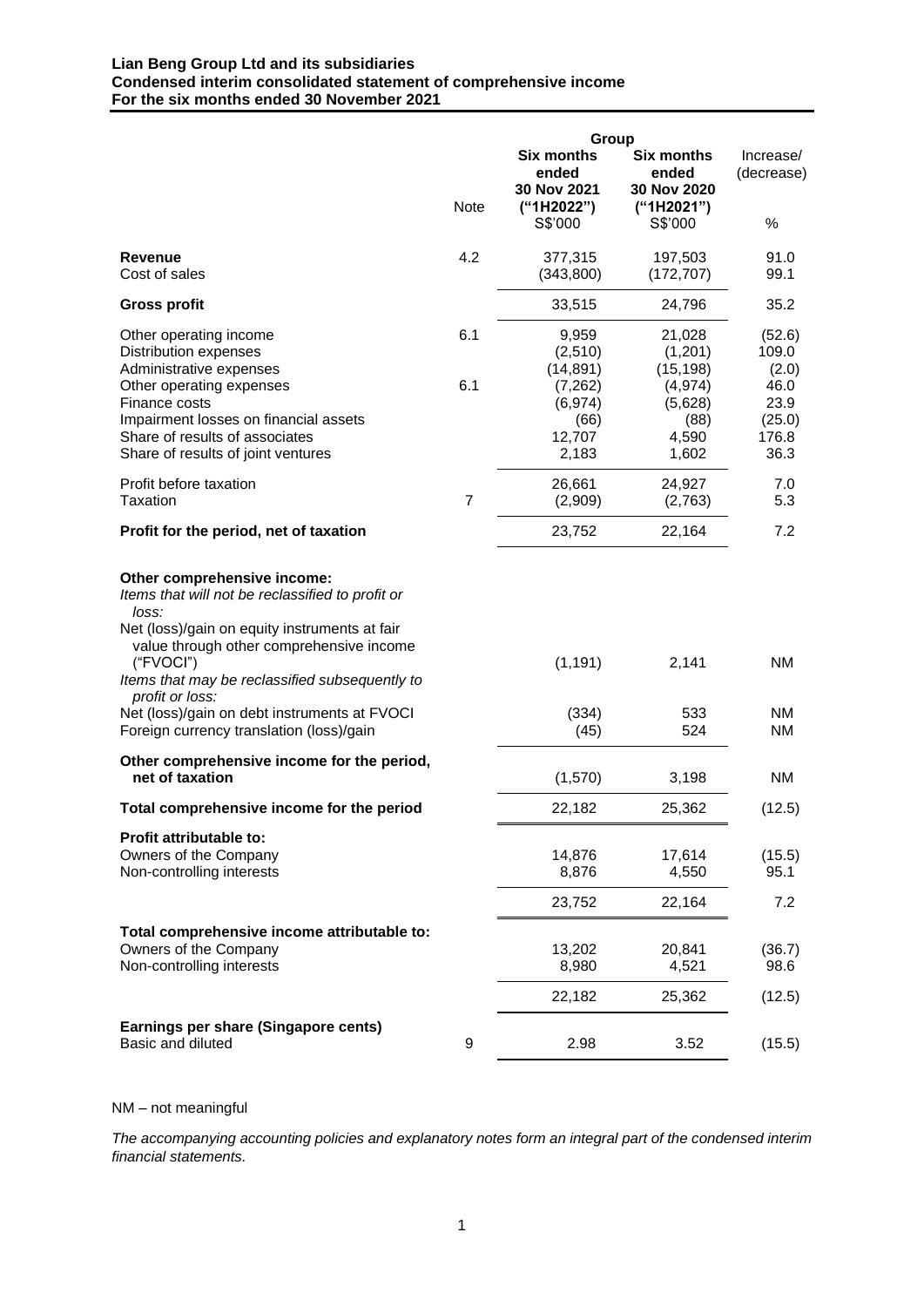#### **Lian Beng Group Ltd and its subsidiaries Condensed interim statements of financial position As at 30 November 2021**

|                                                           |      |                        | Group                  | Company                |                        |
|-----------------------------------------------------------|------|------------------------|------------------------|------------------------|------------------------|
|                                                           | Note | 30 Nov 2021<br>S\$'000 | 31 May 2021<br>S\$'000 | 30 Nov 2021<br>S\$'000 | 31 May 2021<br>S\$'000 |
| <b>Non-current assets</b>                                 |      |                        |                        |                        |                        |
| Property, plant and equipment                             | 12   | 189,797                | 180,190                |                        |                        |
| Investment properties                                     | 13   | 673,665                | 681,485                |                        |                        |
| Investment in subsidiaries                                |      |                        |                        | 173,991                | 173,991                |
| Investment in joint ventures                              |      | 15,222                 | 13,695                 |                        |                        |
| Investment in associates                                  |      | 40,298                 | 31,478                 |                        |                        |
| Investment securities                                     | 11   | 185,486                | 155,012                | 12,791                 | 12,621                 |
| Amounts due from subsidiaries                             |      |                        |                        | 33,783                 | 33,783                 |
| Amounts due from associates                               |      | 36,867                 | 38,667                 |                        |                        |
| Deferred tax assets                                       |      |                        | 768                    |                        |                        |
|                                                           |      | 1,141,335              | 1,101,295              | 220,565                | 220,395                |
| <b>Current assets</b>                                     |      |                        |                        |                        |                        |
| <b>Contract assets</b>                                    |      | 112,974                | 85,814                 |                        |                        |
| Capitalised contract costs                                |      | 4,012                  | 1,381                  |                        |                        |
| Development properties                                    |      | 134,588                | 180,892                |                        |                        |
| Inventories                                               |      | 14,897                 | 15,675                 |                        |                        |
| Trade receivables                                         |      | 85,022                 | 62,344                 |                        |                        |
| Other receivables and deposits                            |      | 17,601                 | 18,891                 | 123                    | 123                    |
| Prepayments                                               |      | 11,744                 | 10,041                 | 83                     | 4                      |
| Tax recoverable                                           |      |                        | 22                     |                        |                        |
| Amounts due from subsidiaries                             |      |                        |                        | 191,887                | 190,602                |
| Amounts due from joint ventures                           |      | 66,319                 | 68,447                 | 54,947                 | 54,947                 |
| Amounts due from associates                               |      | 195,304                | 188,629                |                        |                        |
| Investment securities                                     | 11   | 10,894                 | 12,090                 |                        |                        |
| Cash and cash equivalents                                 |      | 212,457                | 208,632                | 8,886                  | 10,114                 |
| Investment properties held for                            |      |                        |                        |                        |                        |
| sale                                                      |      | 5,870                  |                        |                        |                        |
|                                                           |      | 871,682                | 852,858                | 255,926                | 255,790                |
| <b>Current liabilities</b><br><b>Contract liabilities</b> |      | 46,998                 | 44,011                 |                        |                        |
| Trade and other payables                                  |      | 242,541                | 226,664                | 11                     | 27                     |
| Accruals                                                  |      | 25,137                 | 21,552                 | 103                    | 137                    |
| Provisions                                                |      | 3,810                  | 4,156                  |                        |                        |
| Lease liabilities                                         |      | 7,712                  | 3,722                  |                        |                        |
| Amounts due to associates                                 |      | 1,213                  | 1,199                  |                        |                        |
| Amounts due to joint ventures                             |      | 950                    | 950                    |                        |                        |
| Amounts due to subsidiaries                               |      |                        |                        | 224,798                | 233,747                |
| Bank loans and bills payable                              | 14   | 322,681                | 298,057                |                        |                        |
| Provision for taxation                                    |      | 6,214                  | 8,974                  | 59                     | 68                     |
|                                                           |      | 657,256                | 609,285                | 224,971                | 233,979                |
| <b>Net current assets</b>                                 |      | 214,426                | 243,573                | 30,955                 | 21,811                 |
| <b>Non-current liabilities</b>                            |      |                        |                        |                        |                        |
| Refundable rental deposits                                |      | 2,926                  | 2,828                  |                        |                        |
| Amounts due to subsidiaries                               |      |                        |                        |                        | 556                    |
| Lease liabilities                                         |      | 18,849                 | 12,055                 |                        |                        |
| Bank loans                                                | 14   | 464,319                | 470,957                |                        |                        |
| Deferred tax liabilities                                  |      | 2,354                  | 2,187                  |                        |                        |
|                                                           |      | 488,448                | 488,027                |                        | 556                    |
| <b>Net assets</b>                                         |      | 867,313                | 856,841                | 251,520                | 241,650                |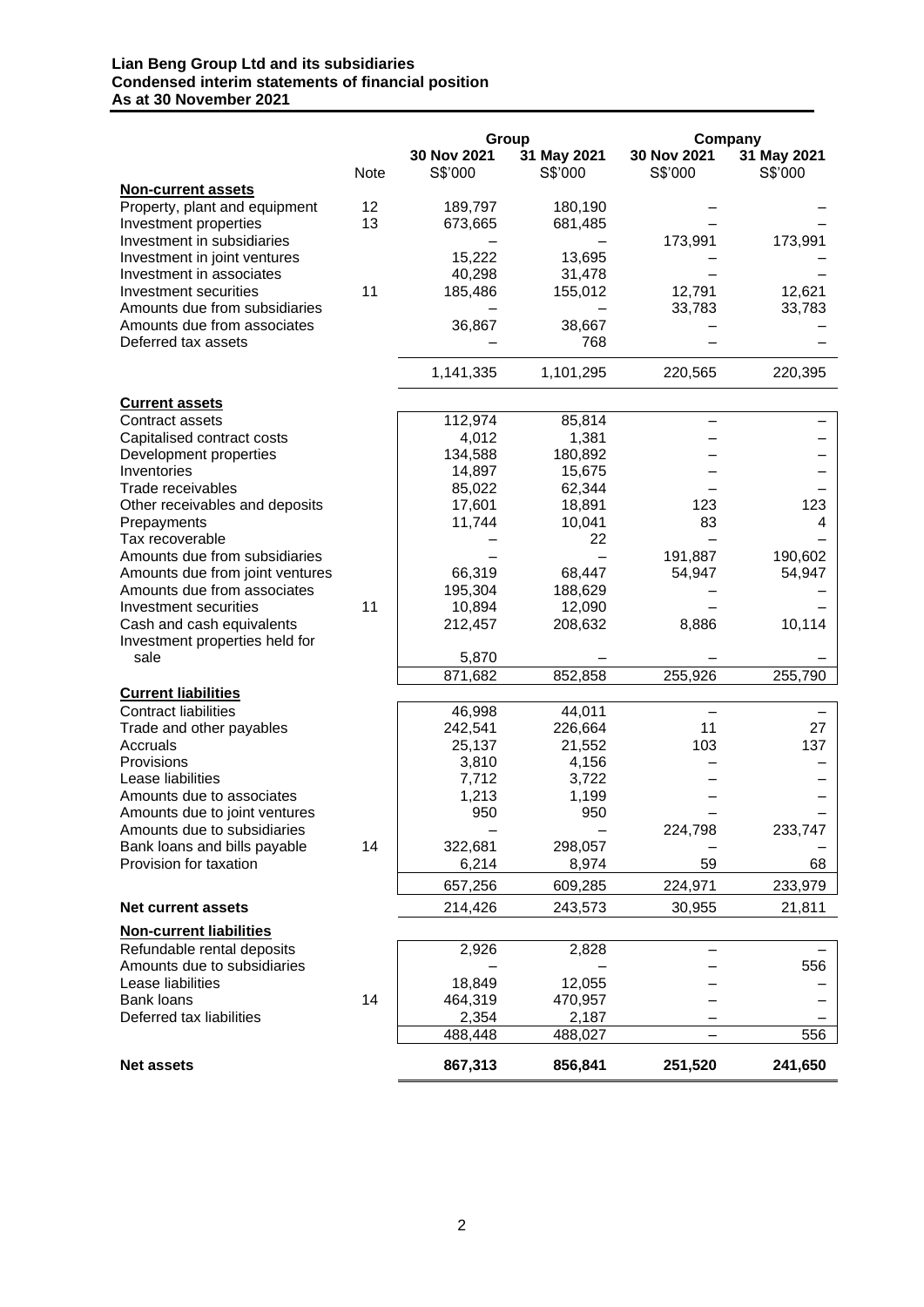|                                  |             | Group                  |                        | Company                |                        |  |
|----------------------------------|-------------|------------------------|------------------------|------------------------|------------------------|--|
|                                  | <b>Note</b> | 30 Nov 2021<br>S\$'000 | 31 May 2021<br>S\$'000 | 30 Nov 2021<br>S\$'000 | 31 May 2021<br>S\$'000 |  |
| Equity attributable to owners of |             |                        |                        |                        |                        |  |
| the Company                      |             |                        |                        |                        |                        |  |
| Share capital                    | 15          | 82.275                 | 82,275                 | 82.275                 | 82,275                 |  |
| Treasury shares                  | 15          | (17.777)               | (17.777)               | (17.777)               | (17.777)               |  |
| Retained earnings                |             | 683,326                | 673,247                | 195,951                | 186,251                |  |
| Other reserves                   |             | 425                    | 2.299                  | (8,929)                | (9,099)                |  |
|                                  |             | 748.249                | 740.044                | 251.520                | 241,650                |  |
| <b>Non-controlling interests</b> |             | 119.064                | 116.797                |                        |                        |  |
| <b>Total equity</b>              |             | 867,313                | 856,841                | 251,520                | 241,650                |  |

*The accompanying accounting policies and explanatory notes form an integral part of the condensed interim financial statements.*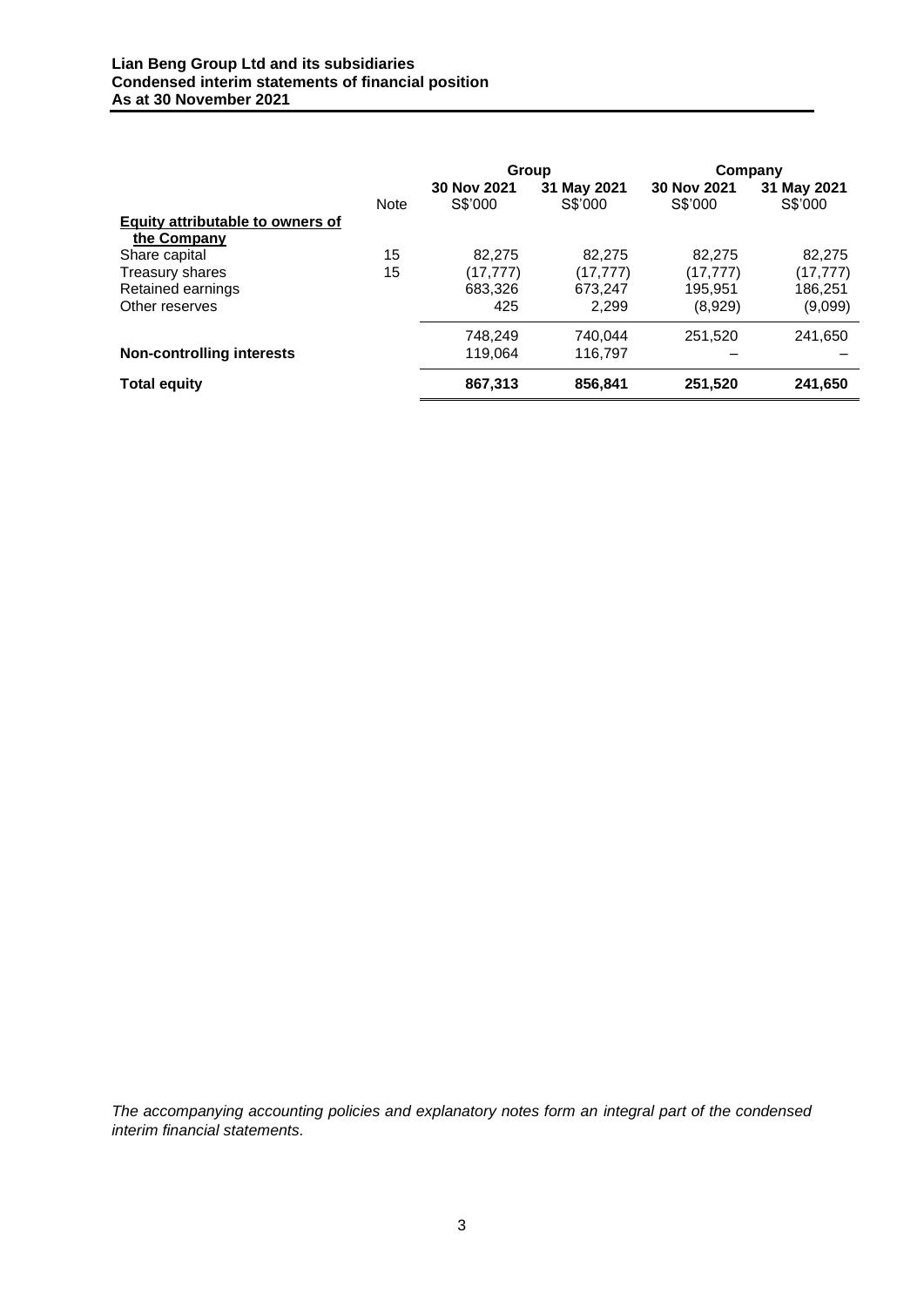# **GROUP – 1H2022**

|                                                                                 |                                                           | Attributable to owners of the Company                          |                                                   |                                       |                                                |                                                        |                                              |
|---------------------------------------------------------------------------------|-----------------------------------------------------------|----------------------------------------------------------------|---------------------------------------------------|---------------------------------------|------------------------------------------------|--------------------------------------------------------|----------------------------------------------|
|                                                                                 | <b>Share</b><br>capital<br>(Note 14)<br>S\$'000<br>82,275 | <b>Treasury</b><br>shares<br>(Note 14)<br>S\$'000<br>(17, 777) | <b>Retained</b><br>earnings<br>S\$'000<br>673,247 | Other<br>reserves<br>S\$'000<br>2,299 | <b>Total</b><br>reserves<br>S\$'000<br>675,546 | Non-<br>controlling<br>interests<br>S\$'000<br>116,797 | <b>Total</b><br>equity<br>S\$'000<br>856,841 |
| Balance at 1 June 2021                                                          |                                                           |                                                                |                                                   |                                       |                                                |                                                        |                                              |
| Profit for the period, net of taxation<br>Other comprehensive income            |                                                           |                                                                | 14,876                                            |                                       | 14,876                                         | 8,876                                                  | 23,752                                       |
| Net (loss)/gain on equity instruments at FVOCI                                  |                                                           |                                                                | $\qquad \qquad -$                                 | (1,216)                               | (1,216)                                        | 25                                                     | (1, 191)                                     |
| Net (loss)/gain on debt instruments at FVOCI                                    |                                                           |                                                                |                                                   | (376)                                 | (376)                                          | 42                                                     | (334)                                        |
| Foreign currency translation (loss)/gain                                        |                                                           |                                                                |                                                   | (82)                                  | (82)                                           | 37                                                     | (45)                                         |
| Other comprehensive income for the period, net of<br>taxation                   |                                                           |                                                                |                                                   | (1,674)                               | (1,674)                                        | 104                                                    | (1,570)                                      |
| Total comprehensive income for the period                                       | —                                                         |                                                                | 14,876                                            | (1,674)                               | 13,202                                         | 8,980                                                  | 22,182                                       |
| Contribution by and distribution to owners                                      |                                                           |                                                                |                                                   |                                       |                                                |                                                        |                                              |
| Dividends paid on ordinary shares (Note 8)                                      |                                                           |                                                                | (4,997)                                           |                                       | (4,997)                                        |                                                        | (4,997)                                      |
| Dividends paid to non-controlling interests of subsidiaries                     |                                                           |                                                                |                                                   |                                       |                                                | (6, 713)                                               | (6, 713)                                     |
| Total transactions with owners in their capacity as<br>owners                   |                                                           |                                                                | (4,997)                                           |                                       | (4,997)                                        | (6, 713)                                               | (11, 710)                                    |
| Others                                                                          |                                                           |                                                                |                                                   |                                       |                                                |                                                        |                                              |
| Transfer of fair value reserves of equity instruments at<br>FVOCI upon disposal |                                                           |                                                                | 200                                               | (200)                                 |                                                |                                                        |                                              |
| <b>Total others</b>                                                             |                                                           |                                                                | 200                                               | (200)                                 | $\overline{\phantom{m}}$                       |                                                        |                                              |
| <b>Balance at 30 November 2021</b>                                              | 82,275                                                    | (17, 777)                                                      | 683,326                                           | 425                                   | 683,751                                        | 119,064                                                | 867,313                                      |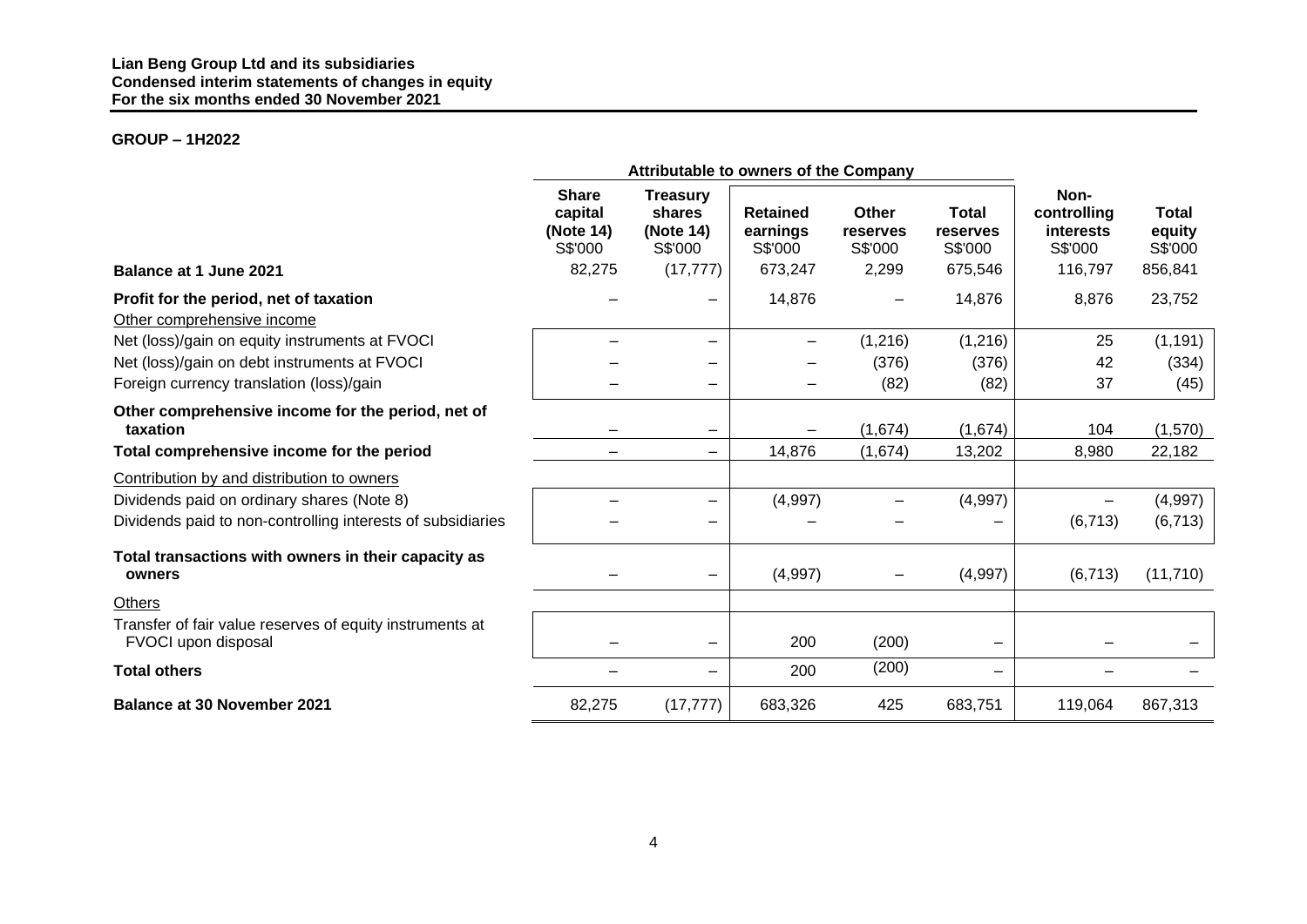# **GROUP – 1H2021**

|                                                                                                                      |                                                 | Attributable to owners of the Company             |                                        |                              |                                     |                                             |                                   |
|----------------------------------------------------------------------------------------------------------------------|-------------------------------------------------|---------------------------------------------------|----------------------------------------|------------------------------|-------------------------------------|---------------------------------------------|-----------------------------------|
|                                                                                                                      | <b>Share</b><br>capital<br>(Note 14)<br>S\$'000 | <b>Treasury</b><br>shares<br>(Note 14)<br>S\$'000 | <b>Retained</b><br>earnings<br>S\$'000 | Other<br>reserves<br>S\$'000 | <b>Total</b><br>reserves<br>S\$'000 | Non-<br>controlling<br>interests<br>S\$'000 | <b>Total</b><br>equity<br>S\$'000 |
| Balance at 1 June 2020                                                                                               | 82,275                                          | (17, 777)                                         | 646,474                                | (5,213)                      | 641,261                             | 118,923                                     | 824,682                           |
| Profit for the period, net of taxation<br>Other comprehensive income                                                 |                                                 |                                                   | 17,614                                 |                              | 17,614                              | 4,550                                       | 22,164                            |
| Net gain on equity instruments at FVOCI                                                                              |                                                 |                                                   |                                        | 2,076                        | 2,076                               | 65                                          | 2,141                             |
| Net gain/(loss) on debt instruments at FVOCI                                                                         |                                                 |                                                   |                                        | 704                          | 704                                 | (171)                                       | 533                               |
| Foreign currency translation gain                                                                                    |                                                 | —                                                 |                                        | 447                          | 447                                 | 77                                          | 524                               |
| Other comprehensive income for the period, net of<br>taxation                                                        |                                                 | -                                                 | $\equiv$                               | 3,227                        | 3,227                               | (29)                                        | 3,198                             |
| Total comprehensive income for the period                                                                            | -                                               | -                                                 | 17,614                                 | 3,227                        | 20,841                              | 4,521                                       | 25,362                            |
| Change in ownership interests of subsidiary<br>Acquisition of additional interest in SLB Development Ltd.<br>("SLB") |                                                 |                                                   |                                        | 852                          | 852                                 | (2,788)                                     | (1,936)                           |
| Total changes in ownership interests of subsidiary                                                                   | $\overline{\phantom{0}}$                        | $\equiv$                                          | $\equiv$                               | 852                          | 852                                 | (2,788)                                     | (1,936)                           |
| Contribution by and distribution to owners                                                                           |                                                 |                                                   |                                        |                              |                                     |                                             |                                   |
| Dividends paid to non-controlling interests of subsidiaries                                                          |                                                 |                                                   |                                        |                              | —                                   | (1,763)                                     | (1,763)                           |
| Total transactions with owners in their capacity as<br>owners                                                        |                                                 |                                                   |                                        |                              | $\qquad \qquad \blacksquare$        | (1,763)                                     | (1,763)                           |
| <b>Others</b>                                                                                                        |                                                 |                                                   |                                        |                              |                                     |                                             |                                   |
| Transfer of fair value reserves of equity instruments at<br>FVOCI upon disposal                                      |                                                 | -                                                 | 162                                    | (162)                        | $\overline{\phantom{m}}$            |                                             |                                   |
| <b>Total others</b>                                                                                                  | -                                               |                                                   | 162                                    | (162)                        | $\equiv$                            | -                                           |                                   |
| <b>Balance at 30 November 2020</b>                                                                                   | 82,275                                          | (17, 777)                                         | 664,250                                | (1,296)                      | 662,954                             | 118,893                                     | 846,345                           |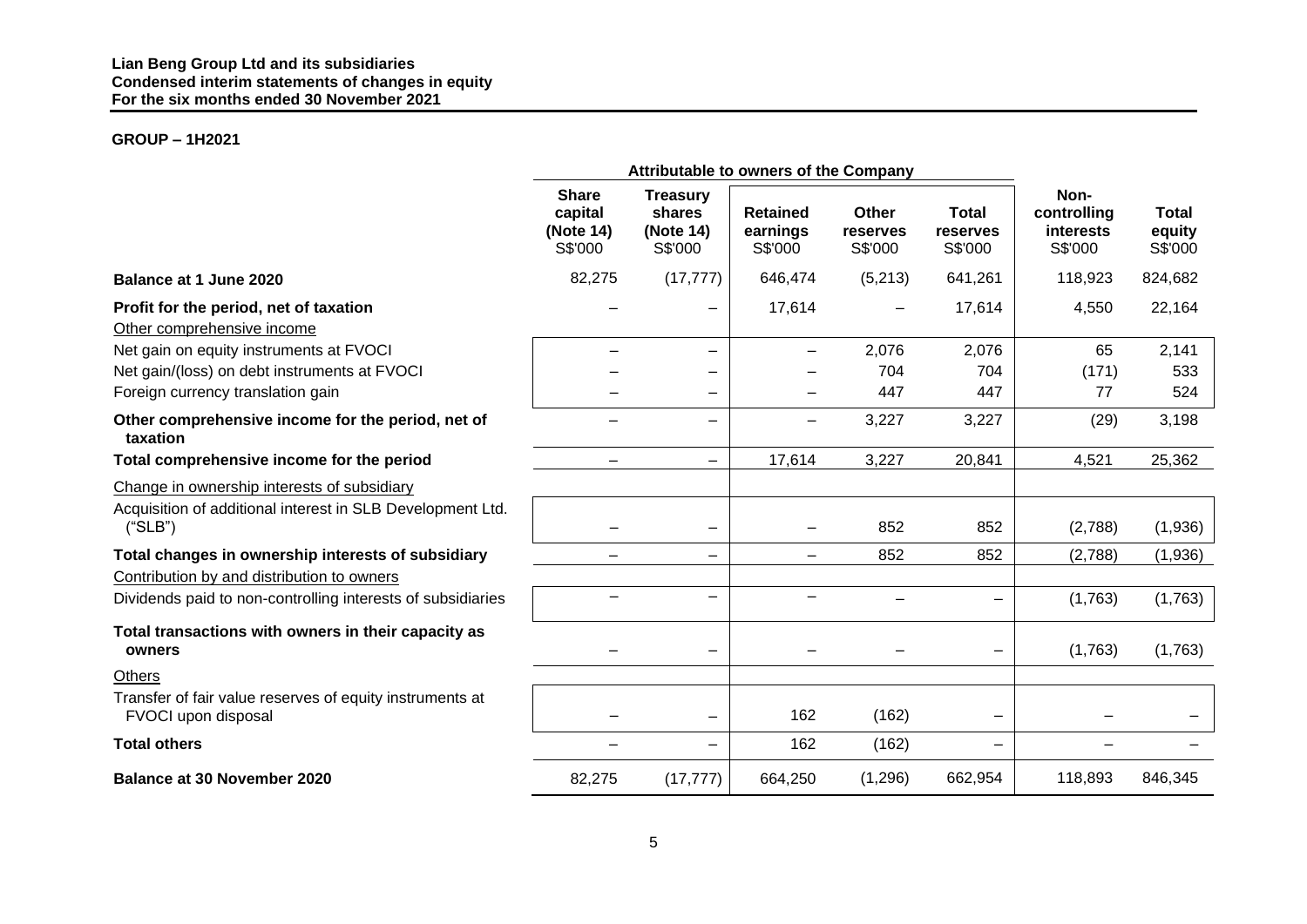# **COMPANY – 1H2022**

|                                                                  | Attributable to owners of the Company           |                                                   |                                        |                              |                                     |                                   |  |  |  |  |
|------------------------------------------------------------------|-------------------------------------------------|---------------------------------------------------|----------------------------------------|------------------------------|-------------------------------------|-----------------------------------|--|--|--|--|
|                                                                  | <b>Share</b><br>Capital<br>(Note 14)<br>S\$'000 | <b>Treasury</b><br>shares<br>(Note 14)<br>S\$'000 | <b>Retained</b><br>earnings<br>S\$'000 | Other<br>reserves<br>S\$'000 | <b>Total</b><br>reserves<br>S\$'000 | <b>Total</b><br>equity<br>S\$'000 |  |  |  |  |
| Balance at 1 June 2021                                           | 82,275                                          | (17, 777)                                         | 186,251                                | (9,099)                      | 177,152                             | 241,650                           |  |  |  |  |
| Profit for the period, net of<br>taxation                        |                                                 |                                                   | 14,697                                 |                              | 14,697                              | 14,697                            |  |  |  |  |
| Other comprehensive income                                       |                                                 |                                                   |                                        |                              |                                     |                                   |  |  |  |  |
| Net gain on equity instruments<br>at FVOCI                       |                                                 |                                                   |                                        | 170                          | 170                                 | 170                               |  |  |  |  |
| Other comprehensive<br>income for the period, net<br>of taxation |                                                 |                                                   |                                        | 170                          | 170                                 | 170                               |  |  |  |  |
| <b>Total comprehensive</b><br>income for the period              |                                                 |                                                   | 14,697                                 | 170                          | 14,867                              | 14,867                            |  |  |  |  |
| Contribution by and<br>distribution to owners                    |                                                 |                                                   |                                        |                              |                                     |                                   |  |  |  |  |
| Dividends on ordinary shares<br>(Note 8)                         |                                                 |                                                   | (4,997)                                |                              | (4,997)                             | (4,997)                           |  |  |  |  |
| <b>Balance at 30 November</b><br>2021                            | 82,275                                          | (17, 777)                                         | 195,951                                | (8,929)                      | 187,022                             | 251,520                           |  |  |  |  |

# **COMPANY – 1H2021**

|                                                                         | Attributable to owners of the Company           |                                                   |                                        |                              |                              |                                   |  |  |  |  |
|-------------------------------------------------------------------------|-------------------------------------------------|---------------------------------------------------|----------------------------------------|------------------------------|------------------------------|-----------------------------------|--|--|--|--|
|                                                                         | <b>Share</b><br>Capital<br>(Note 14)<br>S\$'000 | <b>Treasury</b><br>shares<br>(Note 14)<br>S\$'000 | <b>Retained</b><br>earnings<br>S\$'000 | Other<br>reserves<br>S\$'000 | Total<br>reserves<br>S\$'000 | <b>Total</b><br>equity<br>S\$'000 |  |  |  |  |
| Balance at 1 June 2020                                                  | 82,275                                          | (17, 777)                                         | 178,756                                | (8,366)                      | 170,390                      | 234,888                           |  |  |  |  |
| Profit for the period, net of<br>taxation                               |                                                 |                                                   | 2,148                                  |                              | 2,148                        | 2,148                             |  |  |  |  |
| Other comprehensive income                                              |                                                 |                                                   |                                        |                              |                              |                                   |  |  |  |  |
| Net loss on equity instruments<br>at FVOCI                              |                                                 |                                                   |                                        | 553                          | 553                          | 553                               |  |  |  |  |
| <b>Other comprehensive</b><br>income for the period, net<br>of taxation |                                                 |                                                   |                                        | 553                          | 553                          | 553                               |  |  |  |  |
| <b>Total comprehensive</b><br>income for the period                     |                                                 |                                                   | 2,148                                  | 553                          | 2,701                        | 2,701                             |  |  |  |  |
| <b>Balance at 30 November</b><br>2020                                   | 82,275                                          | (17, 777)                                         | 180,904                                | (7, 813)                     | 173,091                      | 237,589                           |  |  |  |  |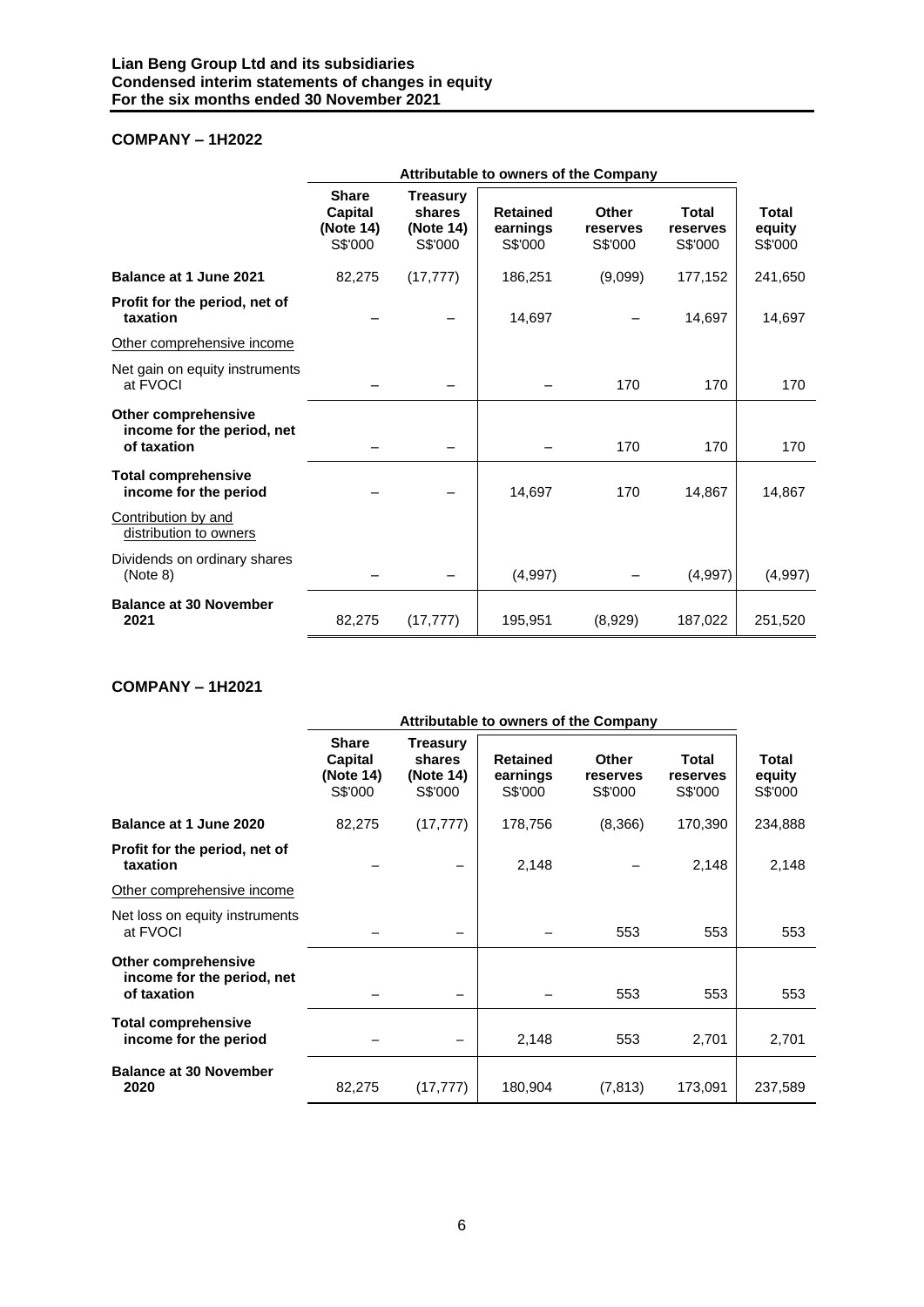#### **Lian Beng Group Ltd and its subsidiaries Condensed interim consolidated cash flow statement For the six months ended 30 November 2021**

|                                                                                                      |            | Group        |                |
|------------------------------------------------------------------------------------------------------|------------|--------------|----------------|
|                                                                                                      | Note       | 1H2022       | 1H2021         |
|                                                                                                      |            | S\$'000      | S\$'000        |
| Cash flows from operating activities                                                                 |            |              |                |
| Profit before taxation                                                                               |            | 26,661       | 24,927         |
| Adjustments for:                                                                                     |            |              |                |
| Amortisation of capitalised contract costs                                                           |            | 2,331        | 987            |
| Amortisation of prepaid facility fee                                                                 |            | 45           |                |
| Depreciation of property, plant and equipment                                                        |            | 8,458        | 8,472          |
| Dividend and distribution income from investment                                                     |            |              |                |
| securities                                                                                           |            | (652)        | (572)          |
| Fair value loss/(gain) on investment securities<br>Gain on disposal of property, plant and equipment | 6.1<br>6.1 | 712<br>(637) | (450)<br>(249) |
| Gain on disposal of investment properties                                                            | 6.1        | (142)        |                |
| Gain on disposal of investment securities                                                            |            | (20)         | (190)          |
| Impairment losses on financial assets                                                                |            | 66           | 88             |
| Write-back of provision for onerous contract                                                         |            | (346)        |                |
| Interest income                                                                                      |            | (5,788)      | (5,716)        |
| Interest expense                                                                                     |            | 6,974        | 5,628          |
| Gain on dilution of an investment in a joint venture                                                 |            |              | (113)          |
| Gain on disposal of investment in a joint venture                                                    |            | (90)         |                |
| Unrealised exchange differences                                                                      |            | 2,066        | (2,525)        |
| Bad debts written off                                                                                |            | 4            |                |
| Share of results of associates and joint ventures                                                    |            | (14, 890)    | (6, 192)       |
| Waiver of amount due to associate                                                                    |            |              | (4)            |
|                                                                                                      |            |              |                |
| Operating cash flows before changes in working                                                       |            |              |                |
| capital                                                                                              |            | 24,752       | 24,091         |
| Changes in working capital:<br>Development properties                                                |            | 46,304       | 3,201          |
| Capitalised contract costs                                                                           |            | (4,962)      | (790)          |
| Contract assets                                                                                      |            | (27, 160)    | (15, 519)      |
| <b>Contract liabilities</b>                                                                          |            | 2,909        | (8,943)        |
| Inventories                                                                                          |            | 778          | (3,863)        |
| Trade receivables                                                                                    |            | (22, 682)    | (23, 853)      |
| Other receivables and deposits                                                                       |            | 1,196        | (3,361)        |
| Prepayments                                                                                          |            | (1,703)      | (4,324)        |
| Trade and other payables and accruals                                                                |            | 19,127       | 36,412         |
| Balances with affiliated companies, joint ventures and                                               |            |              |                |
| associates                                                                                           |            | (2, 859)     | (2,694)        |
|                                                                                                      |            | 10,948       |                |
| Total changes in working capital                                                                     |            |              | (23, 734)      |
| Cash flows from operations                                                                           |            | 35,700       | 357            |
| Income tax paid                                                                                      |            | (4, 712)     | (3,677)        |
|                                                                                                      |            |              |                |
| Net cash flows from/(used in) operating activities                                                   |            | 30,988       | (3,320)        |
|                                                                                                      |            |              |                |
| <b>Cash flows from investing activities</b>                                                          |            |              |                |
| Interest received                                                                                    |            | 3,230        | 3,785          |
| Dividend and distribution income from investment                                                     |            |              |                |
| securities                                                                                           |            | 652          | 572            |
| Dividend income from associates                                                                      |            | 4,410        | 961            |
| Additions to investment securities                                                                   |            | (39, 832)    | (42, 816)      |
| Purchase of property, plant and equipment                                                            |            | (9,741)      | (3, 507)       |
| Additional investments in investment properties                                                      |            | (50)         | (109)          |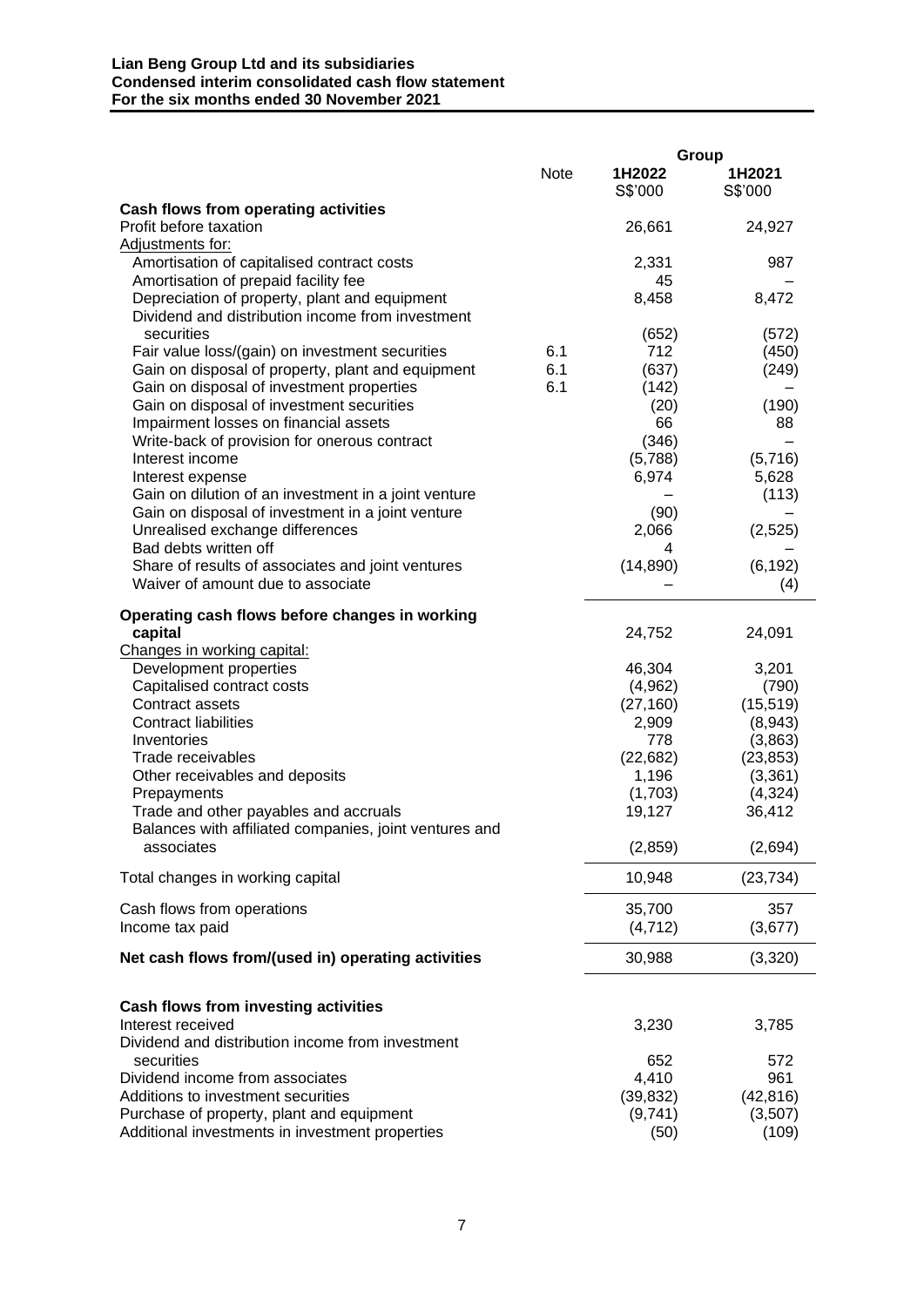#### **Lian Beng Group Ltd and its subsidiaries Condensed interim consolidated cash flow statement For the six months ended 30 November 2021**

|                                                                                                                                                                                                                                                                                                                                                                                                                                                   |      | Group                                                       |                                                                  |
|---------------------------------------------------------------------------------------------------------------------------------------------------------------------------------------------------------------------------------------------------------------------------------------------------------------------------------------------------------------------------------------------------------------------------------------------------|------|-------------------------------------------------------------|------------------------------------------------------------------|
|                                                                                                                                                                                                                                                                                                                                                                                                                                                   | Note | 1H2022<br>S\$'000                                           | 1H2021<br>S\$'000                                                |
| Proceeds from capital refund, redemption and disposal of<br>investment securities<br>Proceeds from disposal of property, plant and equipment<br>Proceeds from disposal of investment properties<br>Proceeds from disposal of investment in a joint venture<br>Loans to associates<br>Repayment of loans by joint ventures<br>Additional investment in an associate<br>Additional investment in SLB<br>Net cash flows used in investing activities |      | 9,171<br>697<br>2,142<br>565<br>(564)<br>1,998<br>(27, 322) | 33,458<br>308<br>(5, 132)<br>675<br>(157)<br>(1,936)<br>(13,898) |
| <b>Cash flows from financing activities</b><br>Interest paid<br>Proceeds from bank loans and bills payable<br>Repayment of bank loans and bills payable                                                                                                                                                                                                                                                                                           |      | (6,709)<br>81,828<br>(65, 225)                              | (5,326)<br>90,775<br>(66, 156)                                   |
| Loan from/(repayment of) lease liabilities<br>Dividends paid on ordinary shares<br>Dividends paid to non-controlling interests of subsidiaries<br>Loans from joint ventures<br>Repayment of loans to associates                                                                                                                                                                                                                                   | 8    | 2,399<br>(4,997)<br>(6, 713)                                | (1,589)<br>(1,763)<br>8<br>(130)                                 |
| Repayment of loans due to non-controlling interests of a<br>subsidiary<br>Loans from non-controlling interests of a subsidiary<br>Placement of restricted cash - fixed deposits and bank<br>balances pledged for bank loans                                                                                                                                                                                                                       |      | 236<br>(7, 415)                                             | (80)                                                             |
| Net cash flows (used in)/from financing activities                                                                                                                                                                                                                                                                                                                                                                                                |      | (6,596)                                                     | 15,739                                                           |
| Net decrease in cash and cash equivalents<br>Cash and cash equivalents at beginning of the period<br>Effect of exchange rate changes on cash and cash                                                                                                                                                                                                                                                                                             |      | (2,930)<br>208,274                                          | (1, 479)<br>194,602                                              |
| equivalents                                                                                                                                                                                                                                                                                                                                                                                                                                       |      | (660)<br>204,684                                            | 1,085<br>194,208                                                 |
| Cash and cash equivalents at end of the period<br>Breakdown of cash and cash equivalents at end of the<br>period<br><b>Fixed deposits</b><br>Cash on hand and at banks                                                                                                                                                                                                                                                                            |      | 5,404<br>207,053                                            | 22,010<br>187,012                                                |
| Cash and cash equivalents per statement of financial<br>position<br>Restricted cash – fixed deposits and bank balances                                                                                                                                                                                                                                                                                                                            |      | 212,457                                                     | 209,022                                                          |
| pledged for bank loan                                                                                                                                                                                                                                                                                                                                                                                                                             |      | (7, 773)                                                    | (14, 814)                                                        |
| Cash and cash equivalents at end of the period                                                                                                                                                                                                                                                                                                                                                                                                    |      | 204,684                                                     | 194,208                                                          |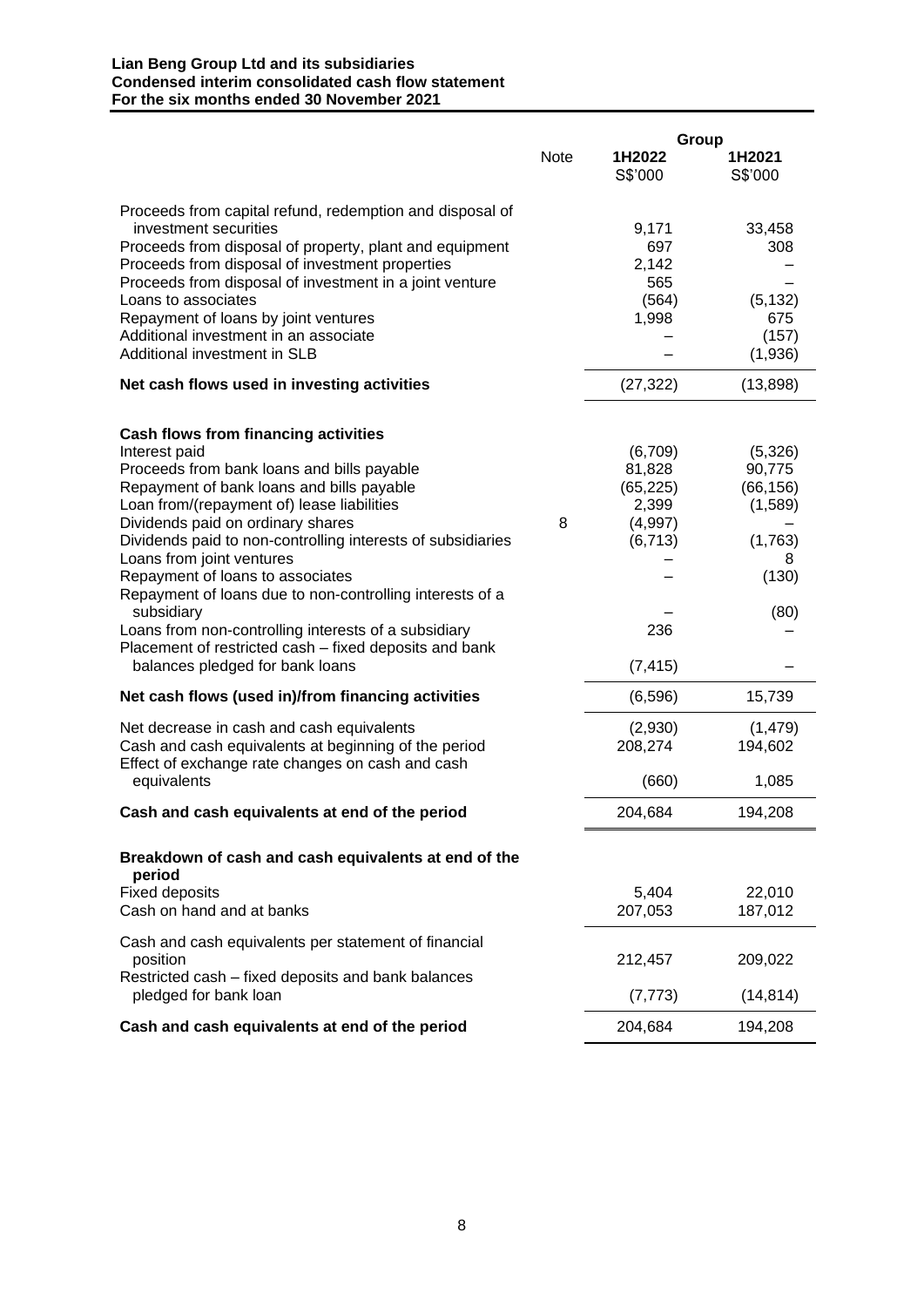### **1. Corporate information**

Lian Beng Group Ltd (the "**Company**") is a limited liability company incorporated and domiciled in Singapore and is listed on the Mainboard of the Singapore Exchange Securities Trading Limited ("**SGX-ST**"). The registered office and principal place of business of the Company is located at 29 Harrison Road, Lian Beng Building, Singapore 369648.

These condensed interim consolidated financial statements as at and for the six months ended 30 November 2021 comprised the Company and its subsidiaries (collectively, the "**Group**"). The principal activity of the Company is investment holding. The principal activities of the Group are construction, dormitory, investment holding and property development.

The Company's immediate and ultimate holding company is Ong Sek Chong & Sons Pte Ltd, which is incorporated and domiciled in Singapore.

#### **2. Basis of preparation**

The condensed interim consolidated financial statements of the Group have been prepared in accordance with Singapore Financial Reporting Standards (International) ("**SFRS(I)**") 1-34 *Interim Financial Reporting* issued by the Accounting Standards Council Singapore. The condensed interim financial statements do not include all the information required for a complete set of financial statements. However, selected explanatory notes are included to explain events and transactions that are significant to an understanding of the changes in the Group's financial position and performance of the Group since the last annual financial statements for the year ended 31 May 2021.

The accounting policies adopted are consistent with those of the previous financial year which were prepared in accordance with SFRS(I)s, except for the adoption of new and amended standards as set out in Note 2.1.

The condensed interim financial statements are presented in Singapore dollar (SGD or S\$) and all values in the tables are rounded to the nearest thousand (S'000) except when otherwise indicated.

#### **2.1 New and amended standards adopted by the Group**

The Group has adopted all the new and revised standards which are effective for annual financial periods beginning on or after 1 June 2021. The adoption of these new standards did not have any significant impact on the condensed consolidated interim financial statements of the Group.

#### **2.2 Use of judgements and estimates**

In the process of applying the Group's accounting policies, management has made judgements, estimates and assumptions that affect the application of accounting policies and the reported amounts of assets and liabilities, income and expense. Actual results may differ from these estimates.

The significant judgements made by management in applying the Group's accounting policies and the key sources of estimation uncertainty were the same as those that applied to the consolidated financial statements as at and for the year ended 31 May 2021.

Estimates and underlying assumptions are reviewed on an ongoing basis. Revisions to accounting estimates are recognised in the period in which the estimates are revised and in any future periods affected.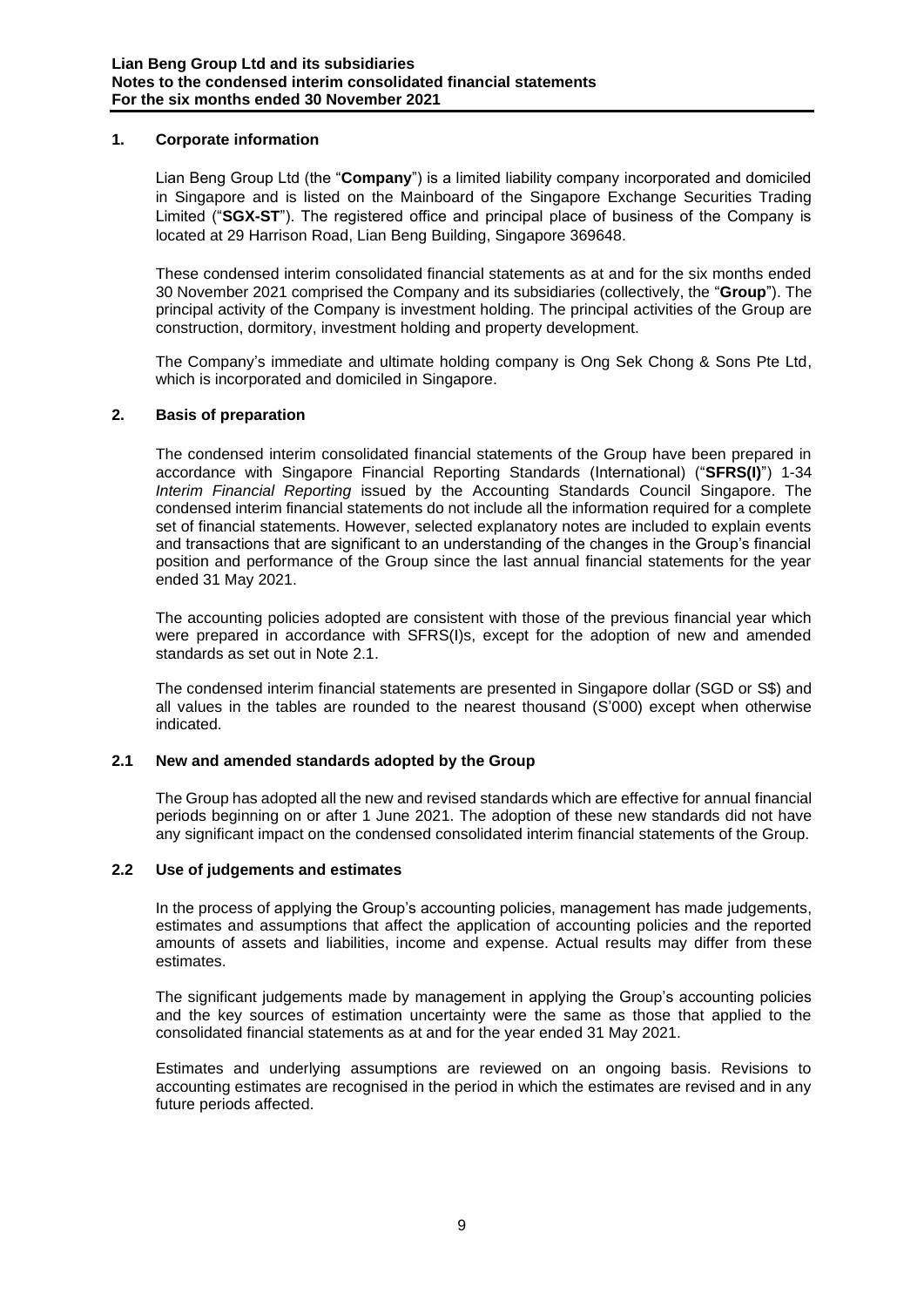#### **2. Basis of preparation (cont'd)**

#### **2.2 Use of judgements and estimates (cont'd)**

2.2.1 Information about critical judgements in applying accounting policies that have the most significant effect on the amounts recognised in the financial statements as follows:

#### Sale of development properties

For the sale of development properties, the Group is required to assess each of its contracts with customers to determine whether performance obligations are satisfied over time or at a point in time in order to determine the appropriate method for recognising revenue. In making the assessment, the Group considered the terms of the contracts entered into with customers and the provisions of relevant laws and regulations applicable to the contracts. The assessment of whether the Group has an enforceable right to payment for performance completed to date involves judgment made in determining the enforceability of the right to payment under the legal environment of the jurisdictions where the contracts are subject to.

- 2.2.2 Information about assumptions and estimation uncertainties that have a significant risk of resulting in a material adjustment to the carrying amounts of assets and liabilities within the next interim period are as follows:
	- (i) Revenue recognition on construction contracts and development properties under construction

For contract revenue from construction contracts and the sale of development properties where the Group satisfies its performance obligations over time, management has determined that a cost-based input method provides a faithful depiction of the Group's performance in transferring control of the goods and services promised to the customers, as it reflects the Group's efforts incurred to date relative to the total inputs expected to be incurred for the contract. The measure of progress is based on the costs incurred to date as a proportion of total costs expected to be incurred up to the completion of the performance obligation within the contract.

Contract revenue comprises the initial amount of revenue agreed in the contract and variations in contract work to the extent that it is highly probable that a significant reversal in the amount of cumulative revenue recognised will not occur when the uncertainty associated with the variable consideration is subsequently resolved.

Significant judgements are used to estimate these total contract costs to complete and total contract consideration. In making these estimates, management has relied on the expertise of the project directors to determine the progress of the construction and also on past experience of completed projects.

The carrying amounts of contract assets and contract liabilities arising from construction contracts and sale of development properties at the end of the reporting period are S\$112,974,000 and S\$46,998,000 (31 May 2021: S\$85,814,000 and S\$44,011,000) respectively.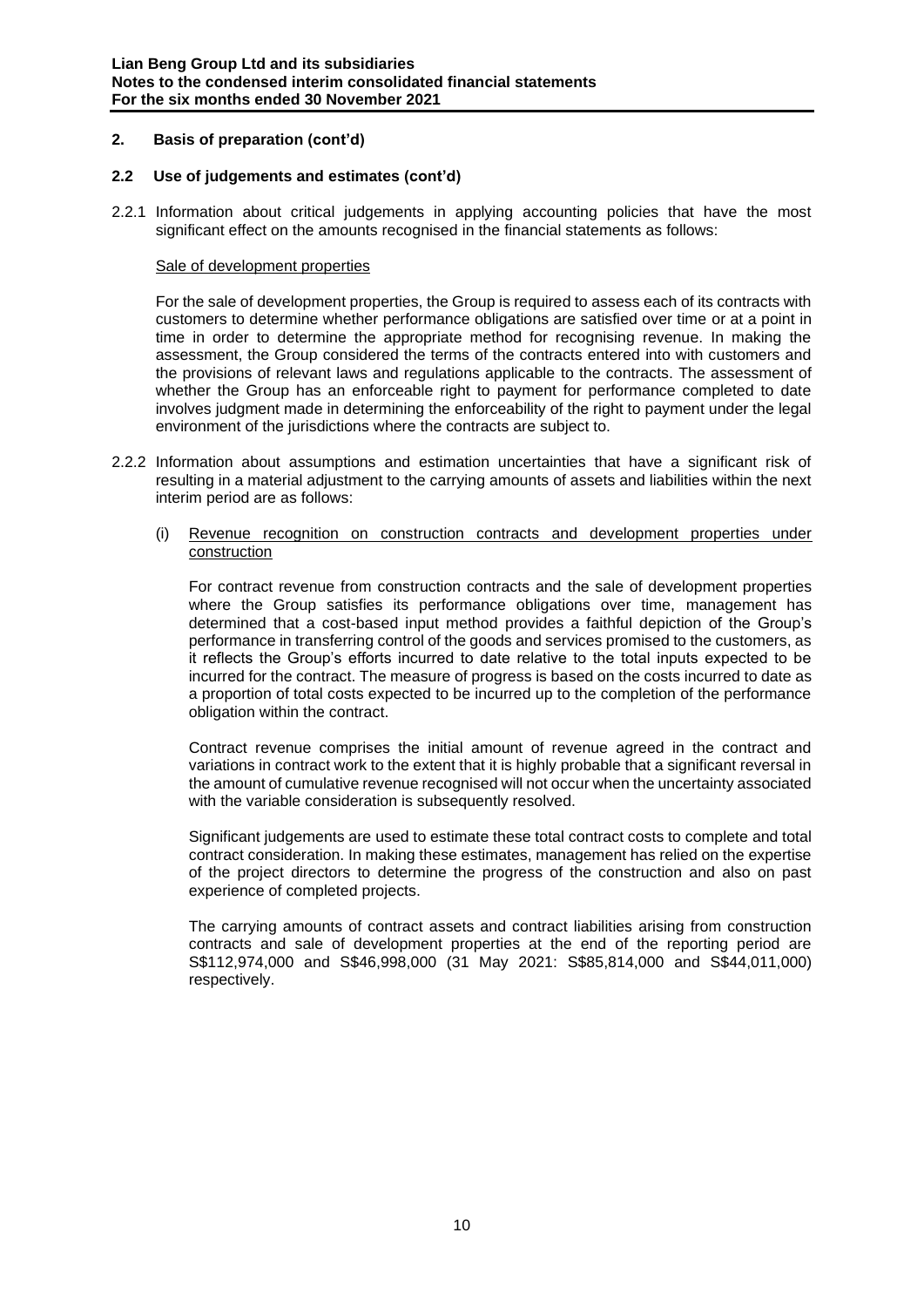# **2. Basis of preparation (cont'd)**

#### **2.2 Use of judgements and estimates (cont'd)**

2.2.2 Information about assumptions and estimation uncertainties that have a significant risk of resulting in a material adjustment to the carrying amounts of assets and liabilities within the next interim period are as follows: (cont'd)

#### (ii) Provision for expected credit losses of trade receivables and contract assets

The Group uses a provision matrix to calculate ECLs for trade receivables and contract assets. The provision rates are based on days past due for groupings of various customer segments that have similar loss patterns.

The provision matrix is initially based on the Group's historical observed default rates. The Group will calibrate the matrix to adjust historical credit loss experience with forward-looking information. At every reporting date, historical default rates are updated and changes in the forward-looking estimates are analysed.

The assessment of the correlation between historical observed default rates, forecast economic conditions and ECLs is a significant estimate. The amount of ECLs is sensitive to changes in circumstances and of forecast economic conditions. The Group's historical credit loss experience and forecast of economic conditions may also not be representative of customer's actual default in the future.

The carrying amount of trade receivables and contract assets as at the end of the reporting were S\$85,022,000 and S\$112,974,000 (31 May 2021: S\$62,344,000 and S\$85,814,000) respectively.

#### (iii) Estimation of net realisable value of development properties

Development properties are stated at the lower of cost and net realisable value.

Net realisable value of development properties is the estimated selling price in the ordinary course of the business, based on market prices at the end of the reporting period and discounted for the time value of money if material, less the estimated costs of completion and the estimated costs necessary to make the sale. The carrying amount of development properties at the end of the reporting period is S\$134,588,000 (31 May 2021: S\$180,892,000)

#### (iv) Fair value measurement of investment properties

The Group carries its investment properties at fair value, with changes in fair values being recognised in profit or loss.

The Group engaged independent valuation specialists to determine fair value as at 31 May 2021. The valuation techniques adopted were the Direct Comparison Method, Income Approach Method and Discounted Cash Flow Method. The first involves analysing recent sales evidence of similar properties. Adjustments are made to differences in location, age, tenure, floor area, condition, exposure, date of sale, amongst other factors, before arriving at the fair value of the properties. The second involves the conversion of the net income of the properties into a capital sum at a suitable rate of return which reflects the quality of the investment. The net income is the balance sum after deducting property tax, cost of repairs and maintenance and a reasonable percentage for vacancy from the gross rent. The fair value of the properties is arrived at by capitalising the net income at a suitable rate of return. The third involves the projection of a series of cash flows on a real property interest. To this projected cash flow series, an appropriate, market-derived discount rate is applied to establish the present value of the income stream associated with the asset. The exit yield is normally separately determined and differs from the discount rate.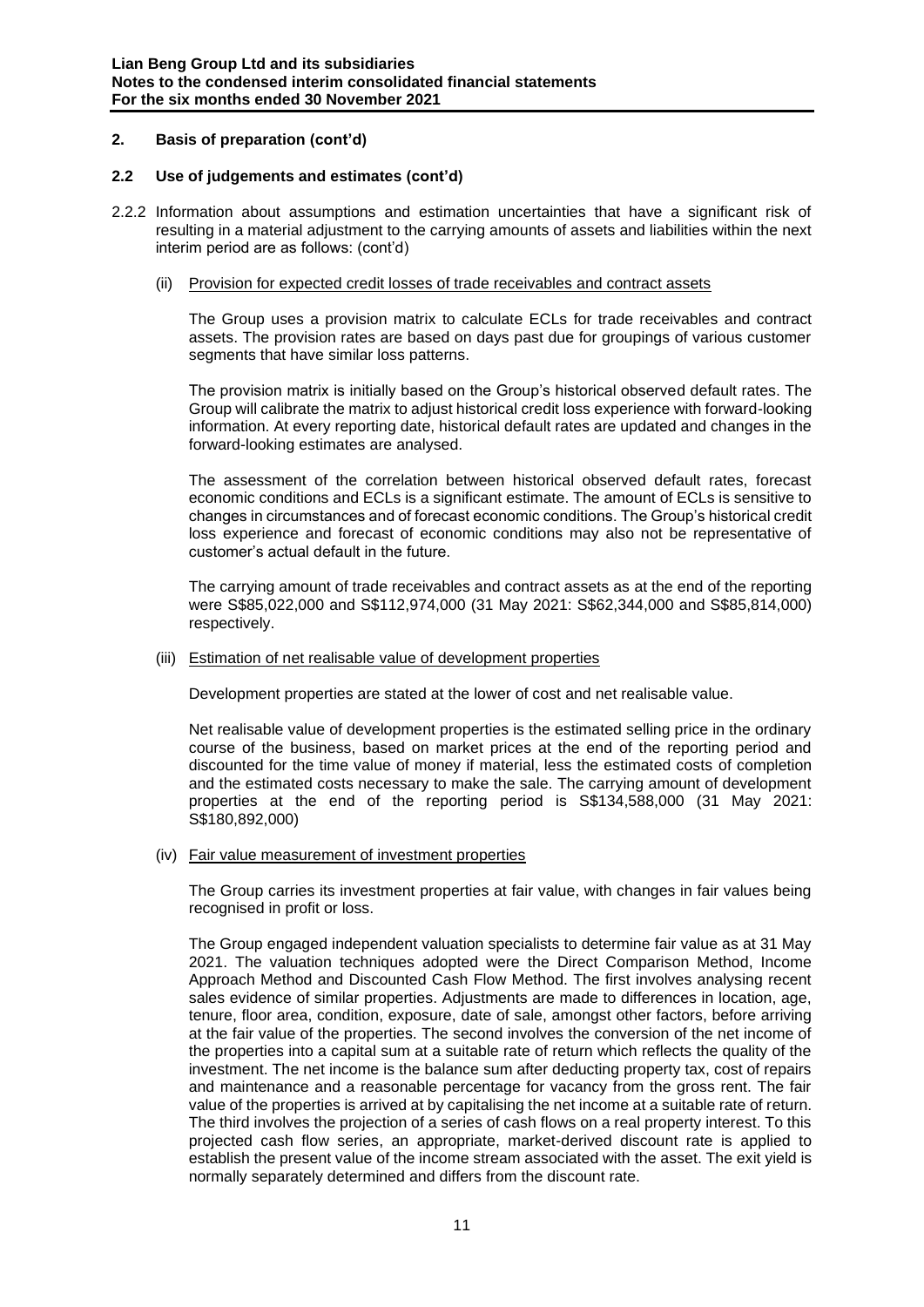# **2. Basis of preparation (cont'd)**

#### **2.2 Use of judgements and estimates (cont'd)**

- 2.2.2 Information about assumptions and estimation uncertainties that have a significant risk of resulting in a material adjustment to the carrying amounts of assets and liabilities within the next interim period are as follows: (cont'd)
	- (iv) Fair value measurement of investment properties (cont'd)

For the purpose of this condensed interim financial statements, the Management reviewed the valuation reports prepared by professional valuers as at 31 May 2021 to determine whether the facts and assumptions used has materially changed. The Management assessed that there is no material change in the estimates and assumptions used to determine the fair value of the investment properties at 30 November 2021 and no fair value change was recorded for the six months ended 30 November 2021.

#### **3. Seasonal operations**

The Group's businesses are not affected significantly by seasonal or cyclical factors during the financial period.

#### **4. Segment and revenue information**

For management purposes, the Group is organised into business units based on their products and services, and has four operating segments as follows:

- (i) The construction segment is in the business of constructing residential, institutional, industrial and commercial properties, and civil engineering projects as the main contractor. The construction segment also engages in other construction-related activities such as the provision of scaffolding and engineering services, sale of ready-mix concrete, reinforcement bar fabrication, and leasing construction machinery;
- (ii) The dormitory segment is involved in the rental of dormitory units and provision of dormitory accommodation services;
- (iii) The investment holding segment holds investments in properties and quoted and unquoted securities for long-term capital appreciation, rental, as well as dividend yields; and
- (iv) The property development segment, which includes its fund management and investment segment, is undertaken by the Company's listed subsidiary SLB and its subsidiaries ("SLB Group"). This segment includes the development and sale of properties (residential, commercial and industrial), provision of development management services, as a fund manager, as well as investment in the funds managed by fund managers.

Management monitors the operating results of its business units separately for the purpose of making decisions about resource allocation and performance assessment. Segment performance is evaluated based on operating profit or loss which in certain aspects, as explained in the table below, is measured differently from operating profit or loss in the consolidated financial statements.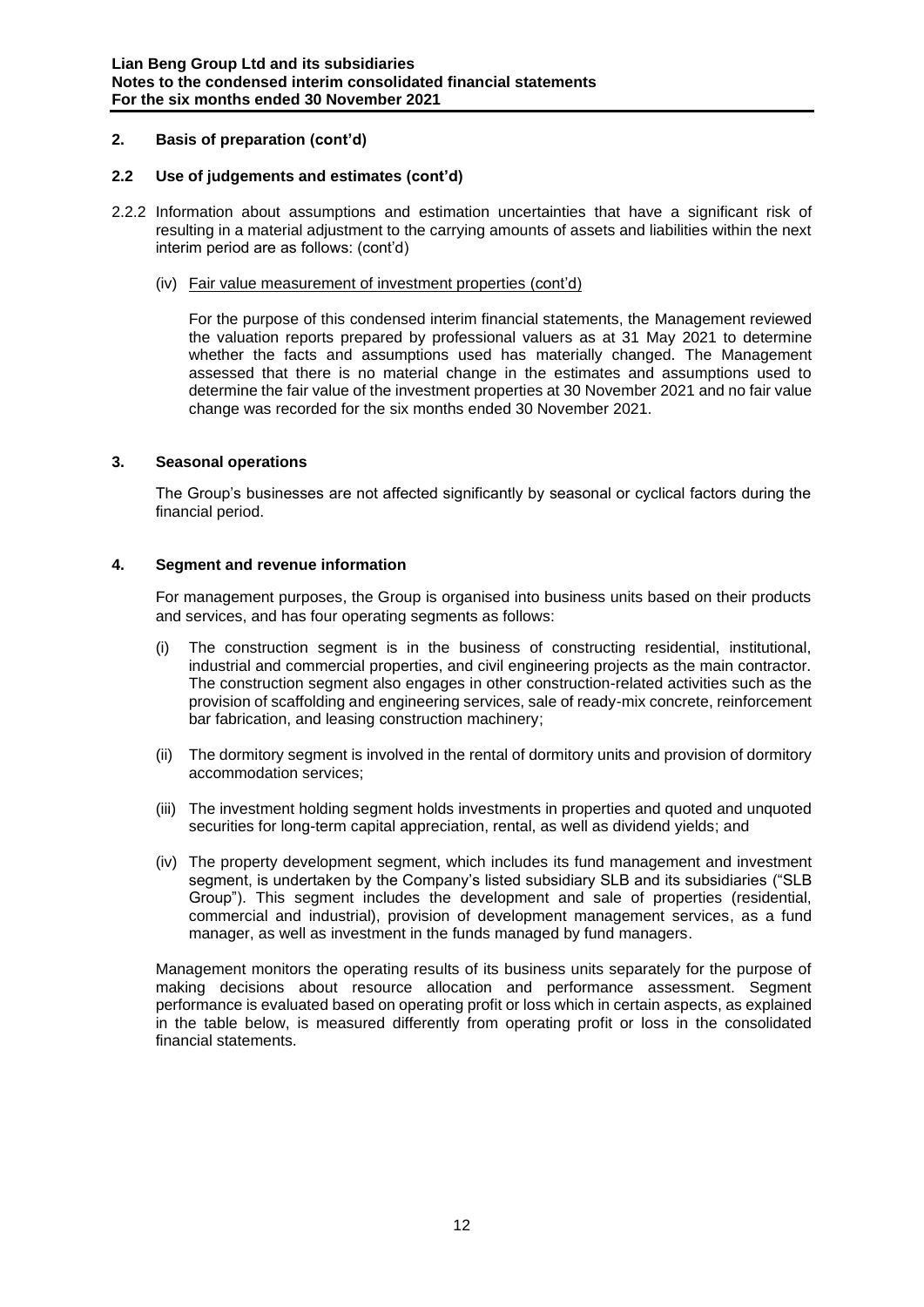# **4.1 Reportable segment**

|                                      |                     |                  | <b>Investment</b> |                                | <b>Adjustments</b><br>and |              |                     |
|--------------------------------------|---------------------|------------------|-------------------|--------------------------------|---------------------------|--------------|---------------------|
| 1H2022                               | <b>Construction</b> | <b>Dormitory</b> | holding           | <b>Property</b><br>development | eliminations              | <b>Note</b>  | <b>Consolidated</b> |
|                                      | S\$'000             | S\$'000          | S\$'000           | S\$'000                        | S\$'000                   |              | S\$'000             |
| Revenue:                             |                     |                  |                   |                                |                           |              |                     |
| <b>External customers</b>            | 310,134             | 10,339           | 16,960            | 39,882                         |                           |              | 377,315             |
| Inter-segment                        | $\overline{2}$      | 42               | 10,174            |                                | (10, 218)                 | A            |                     |
| Total revenue                        | 310,136             | 10,381           | 27,134            | 39,882                         | (10, 218)                 |              | 377,315             |
| <b>Results:</b>                      |                     |                  |                   |                                |                           |              |                     |
| Interest income                      | 56                  | 391              | 3,914             | 1,701                          | (274)                     |              | 5,788               |
| Dividend income                      |                     |                  | 650               | $\overline{2}$                 |                           |              | 652                 |
| Finance costs                        | 544                 | 1,112            | 3,805             | 1,787                          | (274)                     |              | 6,974               |
| Depreciation and amortisation        | 6,831               | 45               | 1,498             | 88                             | (4)                       |              | 8,458               |
| Share of results of associates       | -                   | 2,846            | 651               | 9,210                          |                           |              | 12,707              |
| Share of results of joint ventures   | (2)                 |                  | 1,831             | 354                            |                           |              | 2,183               |
| Other non-cash<br>expenses/(income): |                     |                  |                   |                                |                           |              |                     |
| Amortisation of capitalised          |                     |                  |                   |                                |                           |              |                     |
| contract costs                       |                     |                  |                   | 2,331                          |                           |              | 2,331               |
| Impairment losses on financial       |                     |                  |                   |                                |                           |              |                     |
| assets                               | 66                  |                  |                   |                                |                           |              | 66                  |
| Write-back of provision for          |                     |                  |                   |                                |                           |              |                     |
| onerous contract                     | (346)               |                  |                   |                                |                           |              | (346)               |
| Bad debts written off                |                     | 4                |                   |                                |                           |              |                     |
| Segment (loss)/profit                | (6,933)             | 9,823            | 8,203             | 15,484                         | 84                        | $\sf B$      | 26,661              |
| <b>30 November 2021</b>              |                     |                  |                   |                                |                           |              |                     |
| Assets:                              |                     |                  |                   |                                |                           |              |                     |
| Investment in associates             |                     | 18,351           | 17,003            | 5,011                          | (67)                      |              | 40,298              |
| Investment in joint ventures         | 287                 |                  | 12,986            | 2,014                          | (65)                      |              | 15,222              |
| Additions to non-current assets      | 18,047              | 36               | 54                | 39                             |                           | $\mathsf{C}$ | 18,176              |
| <b>Segment assets</b>                | 663,416             | 322,231          | 1,055,859         | 398,359                        | (426, 848)                | D            | 2,013,017           |
| <b>Segment liabilities</b>           | 355,106             | 156,244          | 721,059           | 216,066                        | (302, 771)                | E            | 1,145,704           |
|                                      |                     |                  |                   |                                |                           |              |                     |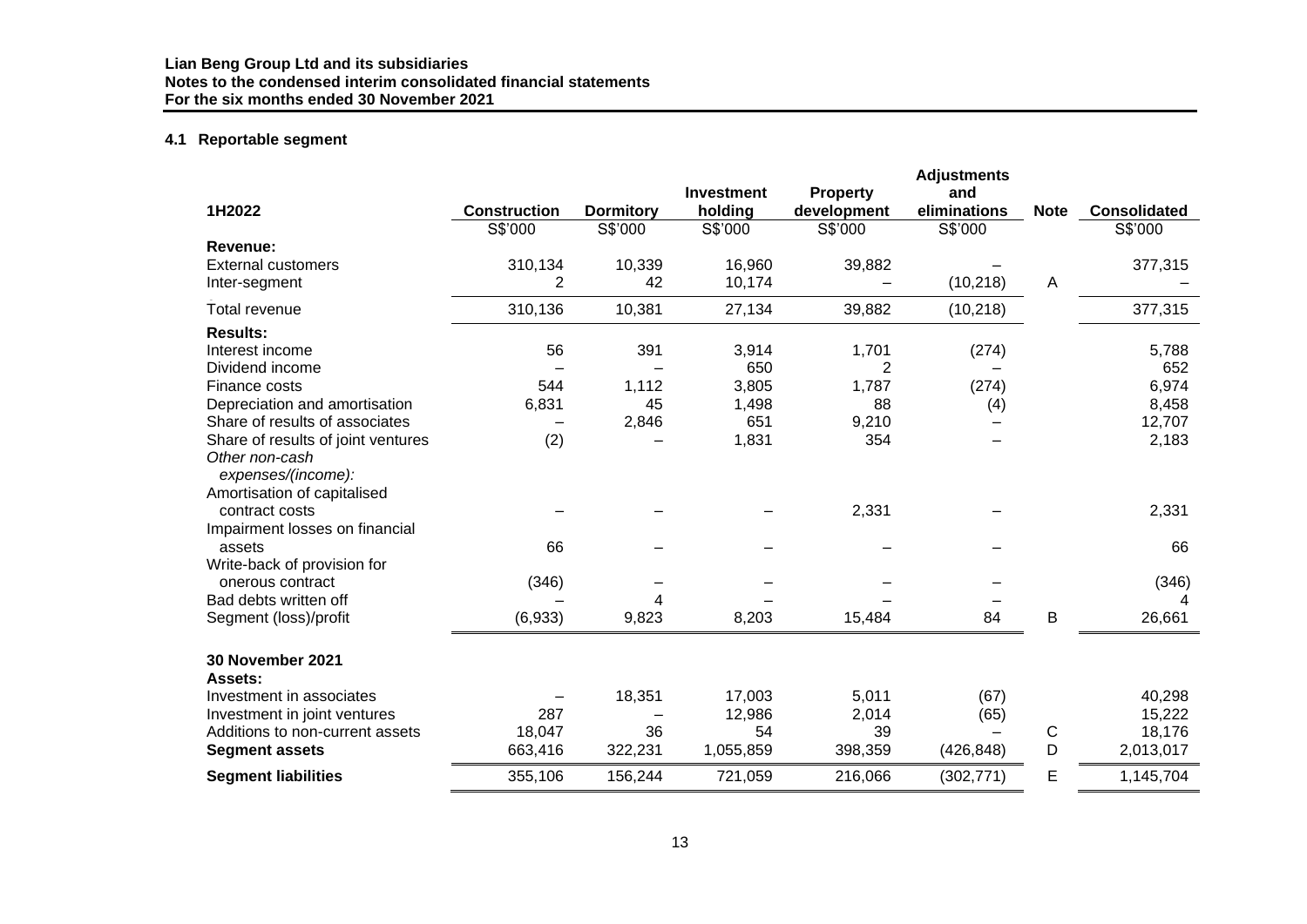# **4.1 Reportable segment (cont'd)**

|                                    |                     |                  | <b>Investment</b> | <b>Property</b> | <b>Adjustments</b><br>and |              |                     |
|------------------------------------|---------------------|------------------|-------------------|-----------------|---------------------------|--------------|---------------------|
| 1H2021                             | <b>Construction</b> | <b>Dormitory</b> | holding           | development     | eliminations              | <b>Note</b>  | <b>Consolidated</b> |
|                                    | S\$'000             | S\$'000          | S\$'000           | S\$'000         | S\$'000                   |              | S\$'000             |
| Revenue:                           |                     |                  |                   |                 |                           |              |                     |
| <b>External customers</b>          | 156,068             | 10,395           | 12,006            | 19,034          |                           |              | 197,503             |
| Inter-segment                      |                     |                  | 2,870             |                 | (2,870)                   | A            |                     |
| Total revenue                      | 156,068             | 10,395           | 14,876            | 19,034          | (2,870)                   |              | 197,503             |
| <b>Results:</b>                    |                     |                  |                   |                 |                           |              |                     |
| Interest income                    | 89                  | 436              | 3,828             | 1,637           | (274)                     |              | 5,716               |
| Dividend income                    | 198                 |                  | 374               |                 |                           |              | 572                 |
| Finance costs                      | 342                 | 1,114            | 3,364             | 1,083           | (275)                     |              | 5,628               |
| Depreciation and amortisation      | 6,856               | 44               | 1,434             | 190             | (52)                      |              | 8,472               |
| Share of results of associates     |                     | 3,387            | (637)             | 1,840           |                           |              | 4,590               |
| Share of results of joint ventures | (1)                 |                  | 1,906             | (303)           |                           |              | 1,602               |
| Other non-cash expenses:           |                     |                  |                   |                 |                           |              |                     |
| Amortisation of capitalised        |                     |                  |                   |                 |                           |              |                     |
| contract costs                     |                     |                  |                   | 987             |                           |              | 987                 |
| Impairment losses on financial     |                     |                  |                   |                 |                           |              |                     |
| assets                             | 88                  |                  |                   |                 |                           |              | 88                  |
| Segment (loss)/profit              | (1,057)             | 10,144           | 9,818             | 6,021           | 1                         | $\mathsf B$  | 24,927              |
| 31 May 2021:                       |                     |                  |                   |                 |                           |              |                     |
| Assets:                            |                     |                  |                   |                 |                           |              |                     |
| Investment in associates           |                     | 19,915           | 16,300            | (4, 592)        | (145)                     |              | 31,478              |
| Investment in joint ventures       | 289                 |                  | 11,156            | 2,315           | (65)                      |              | 13,695              |
| Additions to non-current assets    | 22,346              | 80               | 123,030           | 29              |                           | $\mathsf{C}$ | 145,485             |
| <b>Segment assets</b>              | 622,791             | 330,295          | 1,046,508         | 401,425         | (446, 866)                | D            | 1,954,153           |
| <b>Segment liabilities</b>         | 300,195             | 160,302          | 724,709           | 222,505         | (310, 399)                | E            | 1,097,312           |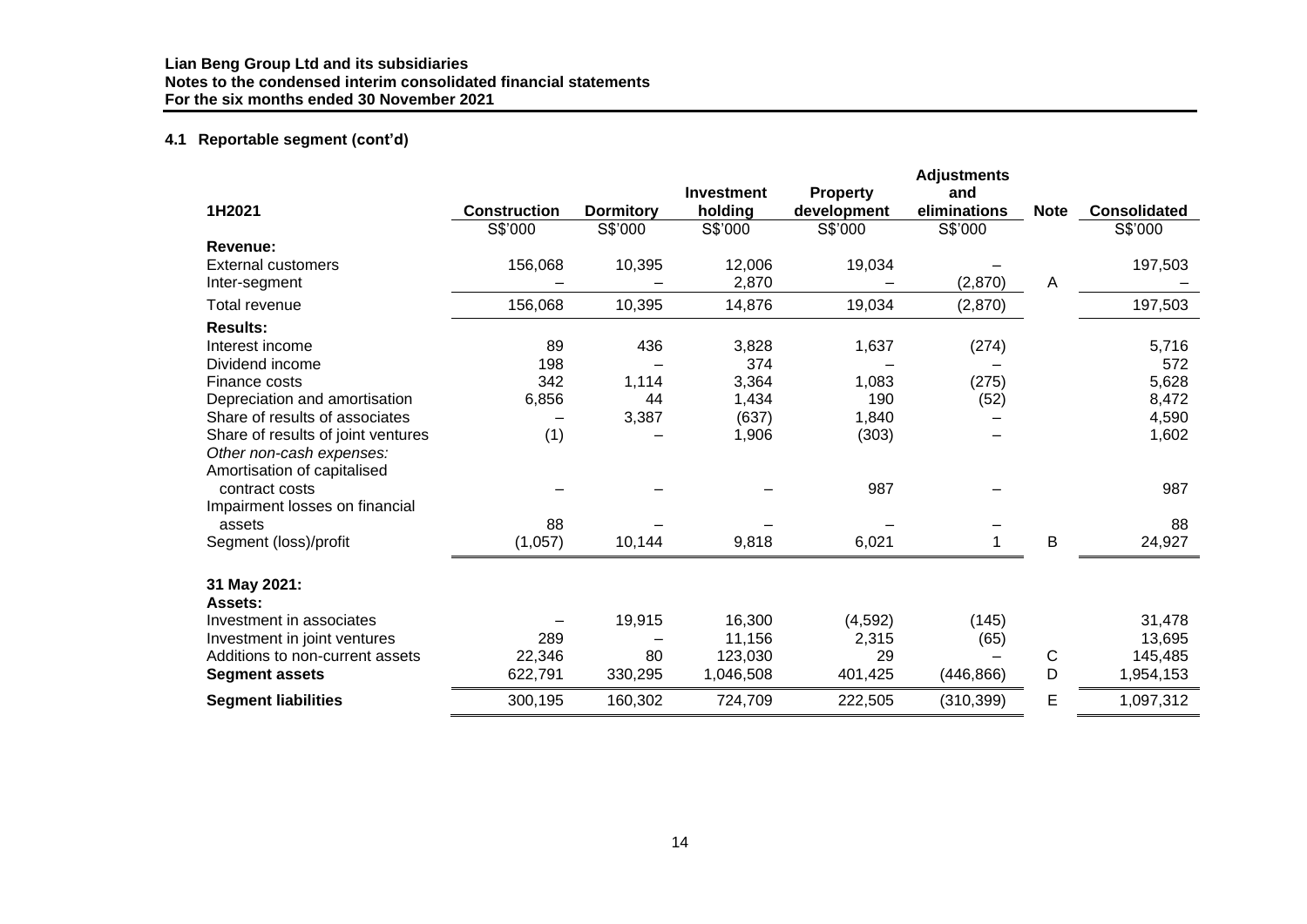# **4.1 Reportable segment (cont'd)**

Notes:

- A. Inter-segment revenues are eliminated on consolidation.
- B. Profit/(loss) from inter-segment sales are added to/(deducted from) segment profit/(loss) to arrive at "Profit before taxation" presented in the consolidated statement of comprehensive income.
- C. Additions to non-current assets consist of additions to property, plant and equipment and investment properties.
- D. Investment in associates, investment in joint ventures, deferred tax assets, tax recoverable and inter-segment assets are deducted from segment assets to arrive at total assets reported in the consolidated statement of financial position.
- E. Deferred tax liabilities, provision for taxation and inter-segment liabilities are deducted from segment liabilities to arrive at total liabilities reported in the consolidated statement of financial position.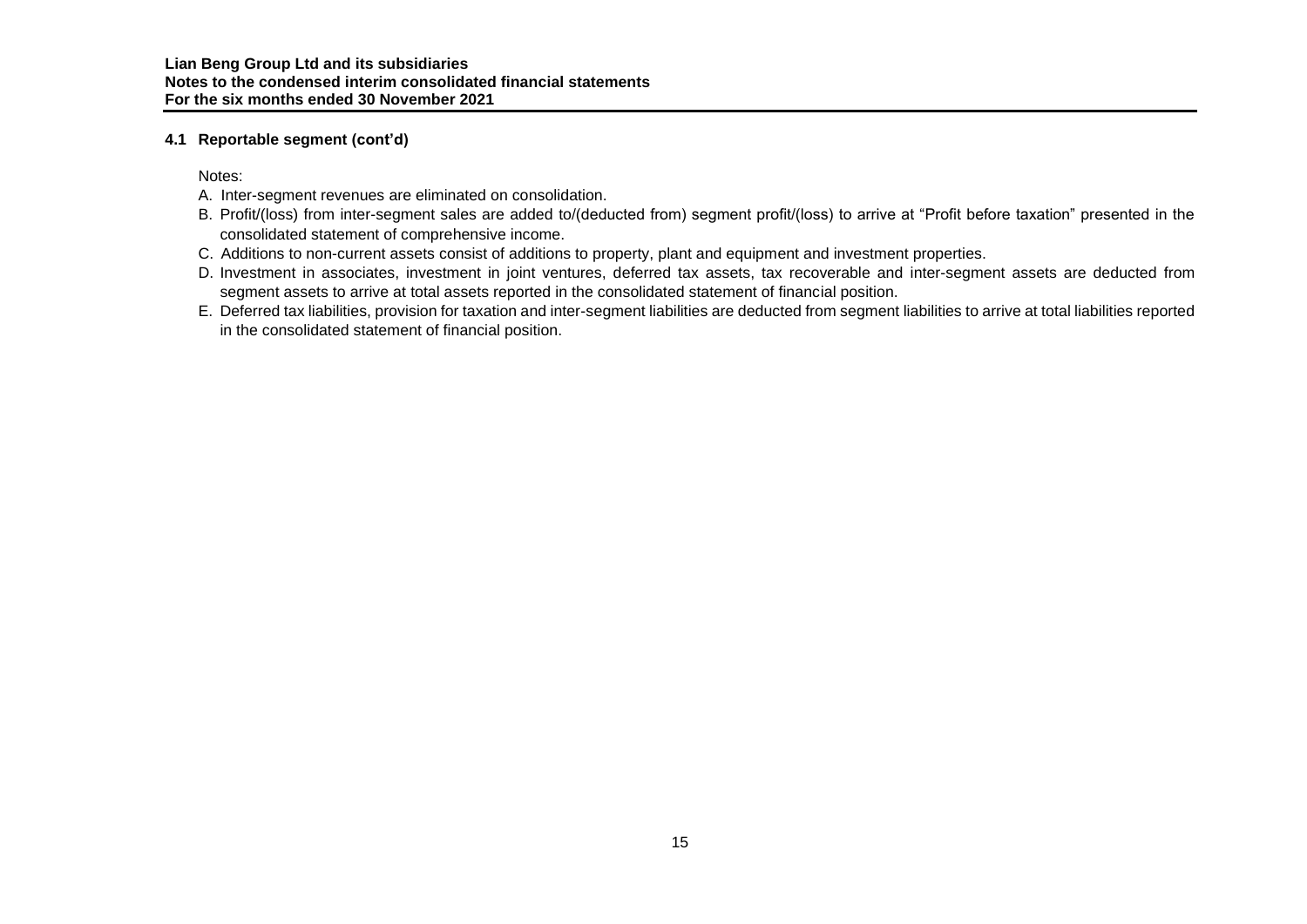# **4.2 Disaggregation of revenue**

| 1H2022                                                                                                                                                                                                                                                                         | <b>Construction</b><br>S"000                 | <b>Dormitory</b><br>S\$'000   | <b>Investment</b><br>holding<br>S\$'000 | <b>Property</b><br>development<br>S"000 | <b>Total</b><br>revenue<br>S\$'000                                  |
|--------------------------------------------------------------------------------------------------------------------------------------------------------------------------------------------------------------------------------------------------------------------------------|----------------------------------------------|-------------------------------|-----------------------------------------|-----------------------------------------|---------------------------------------------------------------------|
| Primary geographical market<br>Singapore<br><b>Others</b>                                                                                                                                                                                                                      | 310,134                                      | 10,339                        | 15,297<br>1,663                         | 39,688<br>194                           | 375,458<br>1,857                                                    |
|                                                                                                                                                                                                                                                                                | 310,134                                      | 10,339                        | 16,960                                  | 39,882                                  | 377,315                                                             |
| <b>Major revenue streams</b><br>Construction contracts revenue<br>Revenue from sale of goods<br>Revenue from rendering of services<br>Rental and service income from<br>dormitories<br>Sale of development properties<br>Rental, interest, dividend and<br>distribution income | 273,659<br>32,392<br>210<br>3,873<br>310,134 | 10,339<br>10,339              | 2,725<br>14,235<br>16,960               | 39,495<br>387<br>39,882                 | 273,659<br>32,392<br>2,935<br>10,339<br>39,495<br>18,495<br>377,315 |
| Timing of transfer of goods or<br>services<br>Over time<br>At a point in time<br>Rental, interest, dividend and<br>distribution income                                                                                                                                         | 273,869<br>32,392<br>3,873<br>310,134        | 336<br>176<br>9,827<br>10,339 | 2,725<br>14,235<br>16,960               | 39,495<br>387<br>39,882                 | 316,425<br>32,568<br>28,322<br>377,315                              |
|                                                                                                                                                                                                                                                                                |                                              |                               | $l$ nvootmant                           | <b>Dranartu</b>                         | エヘಕへし                                                               |

| 1H2021                                                               | <b>Construction</b><br>S\$'000 | <b>Dormitory</b><br>S\$'000 | <b>Investment</b><br>holding<br>S\$'000 | <b>Property</b><br>development<br>S\$'000 | Total<br>revenue<br>S\$'000 |
|----------------------------------------------------------------------|--------------------------------|-----------------------------|-----------------------------------------|-------------------------------------------|-----------------------------|
| Primary geographical market<br>Singapore<br><b>Others</b>            | 156,068                        | 10,395                      | 10,816<br>1,190                         | 18,832<br>202                             | 196,111<br>1,392            |
|                                                                      | 156,068                        | 10,395                      | 12,006                                  | 19,034                                    | 197,503                     |
| <b>Major revenue streams</b>                                         |                                |                             |                                         |                                           |                             |
| Construction contracts revenue                                       | 137,440                        |                             |                                         |                                           | 137,440                     |
| Revenue from sale of goods                                           | 17,993                         |                             |                                         |                                           | 17,993                      |
| Revenue from rendering of services<br>Rental and service income from | 20                             |                             | 2,822                                   |                                           | 2,842                       |
| dormitories                                                          |                                | 10,395                      |                                         |                                           | 10,395                      |
| Sale of development properties<br>Rental, interest, dividend and     |                                |                             |                                         | 18,696                                    | 18,696                      |
| distribution income                                                  | 615                            |                             | 9,184                                   | 338                                       | 10,137                      |
|                                                                      | 156,068                        | 10,395                      | 12,006                                  | 19,034                                    | 197,503                     |
| Timing of transfer of goods or<br>services                           |                                |                             |                                         |                                           |                             |
| Over time                                                            | 137,460                        | 277                         | 2,822                                   | 18,696                                    | 159,255                     |
| At a point in time<br>Rental, interest, dividend and                 | 17,993                         | 124                         |                                         |                                           | 18,117                      |
| distribution income                                                  | 615                            | 9,994                       | 9,184                                   | 338                                       | 20,131                      |
|                                                                      | 156,068                        | 10,395                      | 12,006                                  | 19,034                                    | 197,503                     |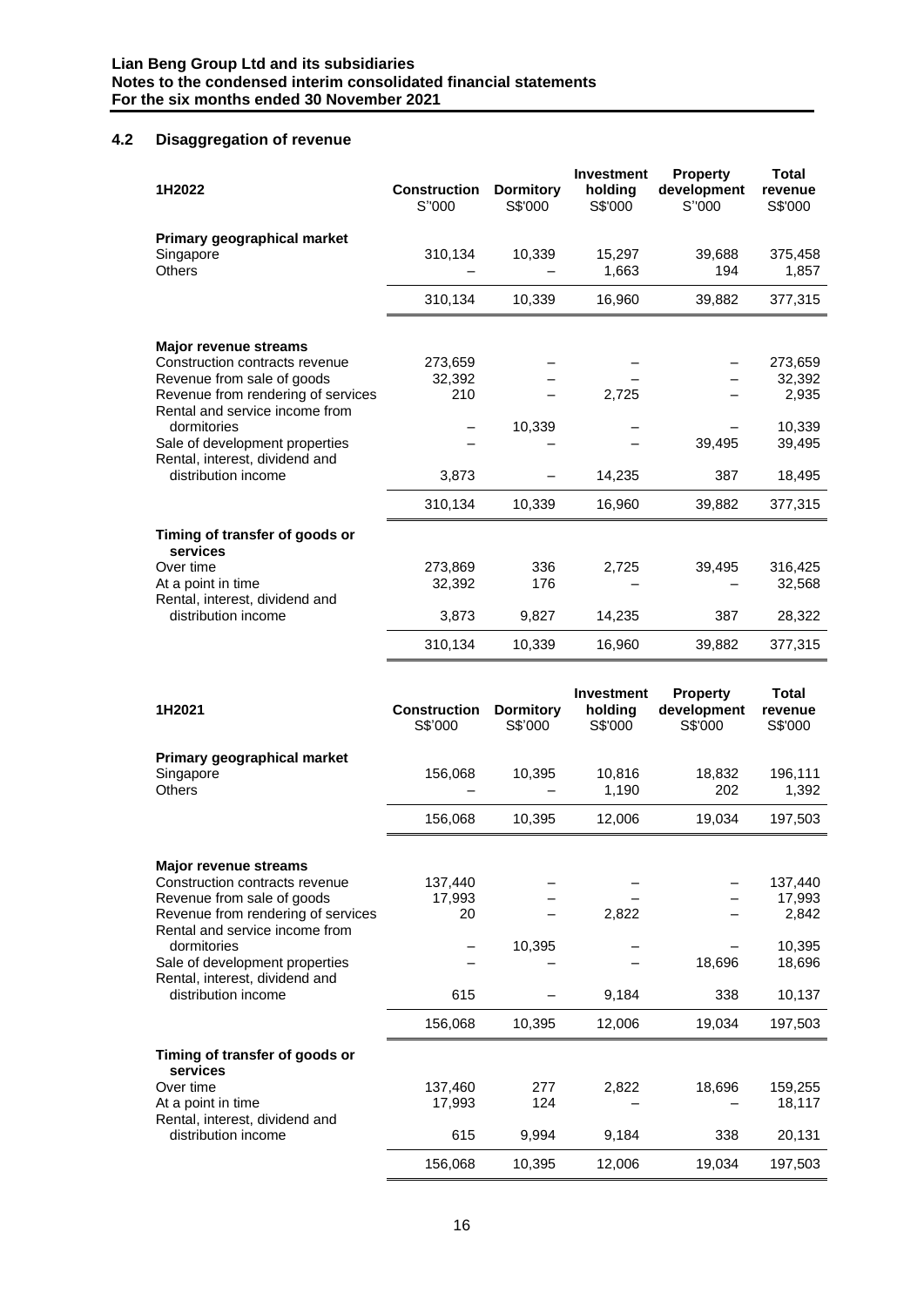# **5. Financial assets and financial liabilities**

|                                                                                       | Group                    |                                                            |                  | Company           |
|---------------------------------------------------------------------------------------|--------------------------|------------------------------------------------------------|------------------|-------------------|
|                                                                                       | S\$'000                  | 30 Nov 2021 31 May 2021 30 Nov 2021 31 May 2021<br>S\$'000 | S\$'000          | S\$'000           |
| <b>Financial assets at FVPL</b><br>Investment securities                              | 5,420                    | 6,288                                                      |                  |                   |
| <b>Financial assets at FVOCI</b><br>Investment securities                             | 190,960                  | 160,814                                                    | 12,791           | 12,621            |
| <b>Financial assets at</b><br>amortised cost<br>Trade receivables                     |                          |                                                            |                  |                   |
| Other receivables and<br>deposits                                                     | 84,425<br>17,601         | 60,774<br>18,891                                           | 123              | 123               |
| Amounts due from joint<br>ventures<br>Amounts due from associates<br>Amounts due from | 66,319<br>232,171        | 68,447<br>227,296                                          | 54,947           | 54,947            |
| subsidiaries<br>Cash and cash equivalents                                             | 212,457                  | 208,632                                                    | 225,670<br>8,886 | 224,385<br>10,114 |
|                                                                                       | 612,973                  | 584,040                                                    | 289,626          | 289,569           |
| <b>Financial liabilities at</b><br>amortised cost                                     |                          |                                                            |                  |                   |
| Trade and other payables<br>Accruals<br>Amounts due to joint ventures                 | 240,766<br>25,137<br>950 | 223,634<br>21,552<br>950                                   | 11<br>103        | 27<br>137         |
| Amounts due to associates<br>Amounts due to subsidiaries                              | 1,213                    | 1,199                                                      | 224,798          | 234,303           |
| Bank loans and bills payable<br>Lease liabilities                                     | 787,000<br>26,561        | 769,014<br>15,777                                          |                  |                   |
|                                                                                       | 1,081,627                | 1,032,126                                                  | 224,912          | 234,467           |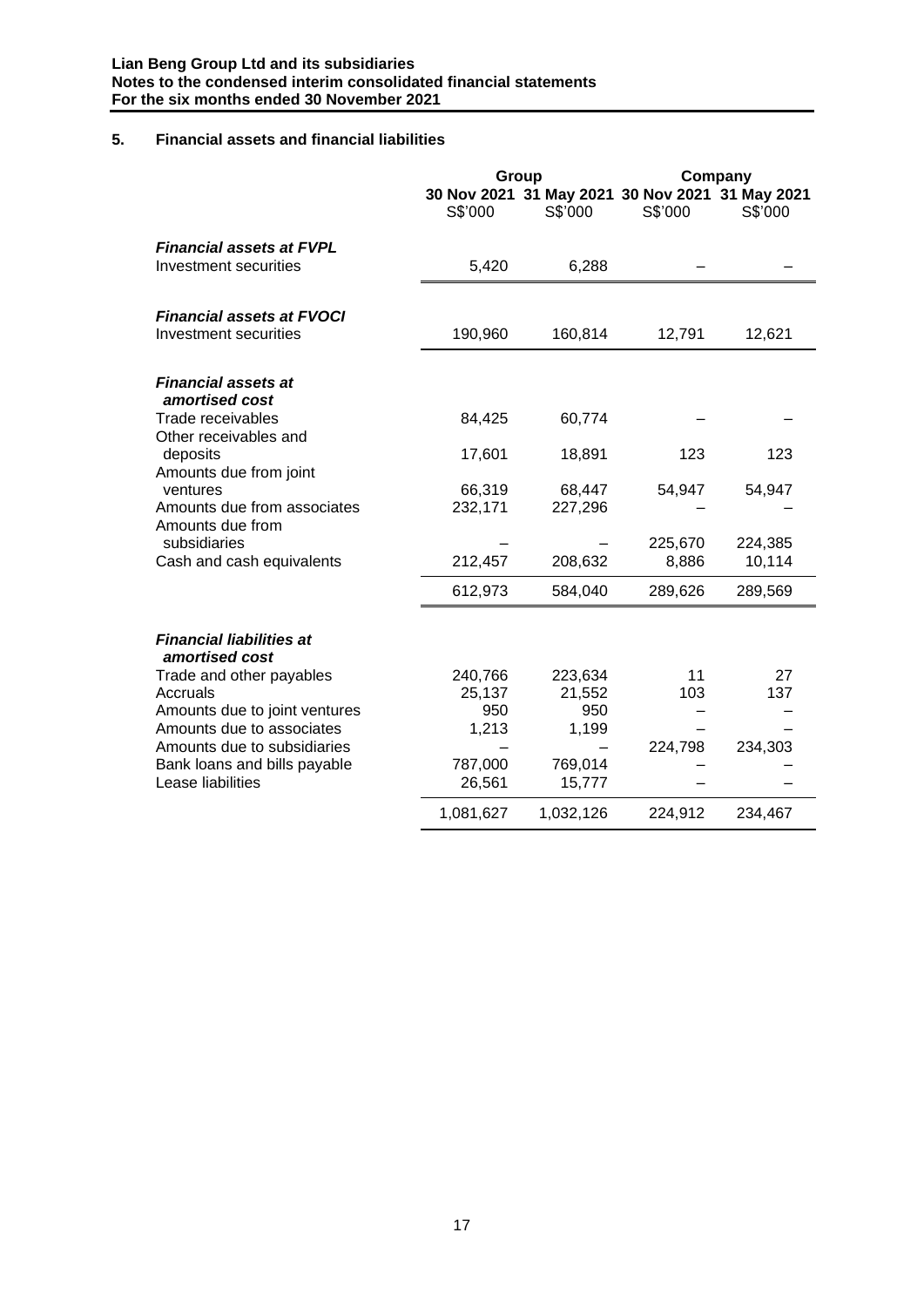# **6. Profit before taxation**

# **6.1 Significant items**

|                                                   | Group             |                   |  |
|---------------------------------------------------|-------------------|-------------------|--|
|                                                   | 1H2022<br>S\$'000 | 1H2021<br>S\$'000 |  |
| Other operating income:                           |                   |                   |  |
| Dividend income                                   |                   | 198               |  |
| Fair value gain on investment securities          |                   | 450               |  |
| Gain on foreign exchange, net                     |                   | 2,825             |  |
| Gain on disposal of property, plant and equipment | 637               | 249               |  |
| Gain on disposal of investment properties         | 142               |                   |  |
| Government grants and incentives                  | 3,297             | 13,130            |  |
| Interest income                                   | 2,929             | 2,925             |  |
| Rental income from development properties         | 1,815             |                   |  |
| <b>Others</b>                                     | 1,139             | 1,251             |  |
|                                                   | 9,959             | 21,028            |  |
| Other operating expenses:                         |                   |                   |  |
| Depreciation of property, plant and equipment     | (2,598)           | (2,510)           |  |
| Fair value loss on investment securities          | (712)             |                   |  |
| Grant expenses                                    |                   | (879)             |  |
| Loss on foreign exchange, net                     | (2, 286)          |                   |  |
| Property tax                                      | (953)             | (808)             |  |
| Others                                            | (713)             | (777)             |  |
|                                                   | (7, 262)          | (4,974)           |  |

# **6.2 Significant related party transaction**

In addition to the related party information disclosed elsewhere in the condensed interim financial statements, the following significant transactions between the Group and related parties took place at terms agreed between the parties during 1H2022 and 1H2021:

|                                        | Group             |                   |  |
|----------------------------------------|-------------------|-------------------|--|
|                                        | 1H2022<br>S\$'000 | 1H2021<br>S\$'000 |  |
| Rental income – other related parties  | 4                 |                   |  |
| Management fee income - joint ventures | 99                | 97                |  |
| Construction revenue – associates      | 31.244            | 8,346             |  |
| Supply of labour – associates          | 30                | 30                |  |

# **7. Income tax expense**

|                                                                           | Group             |                   |  |
|---------------------------------------------------------------------------|-------------------|-------------------|--|
|                                                                           | 1H2022<br>S\$'000 | 1H2021<br>S\$'000 |  |
| Current taxation<br>Deferred taxation<br>Withholding tax                  | 1,966<br>935<br>8 | 1,897<br>858<br>8 |  |
| Income tax expense recognised in the statement of<br>comprehensive income | 2,909             | 2.763             |  |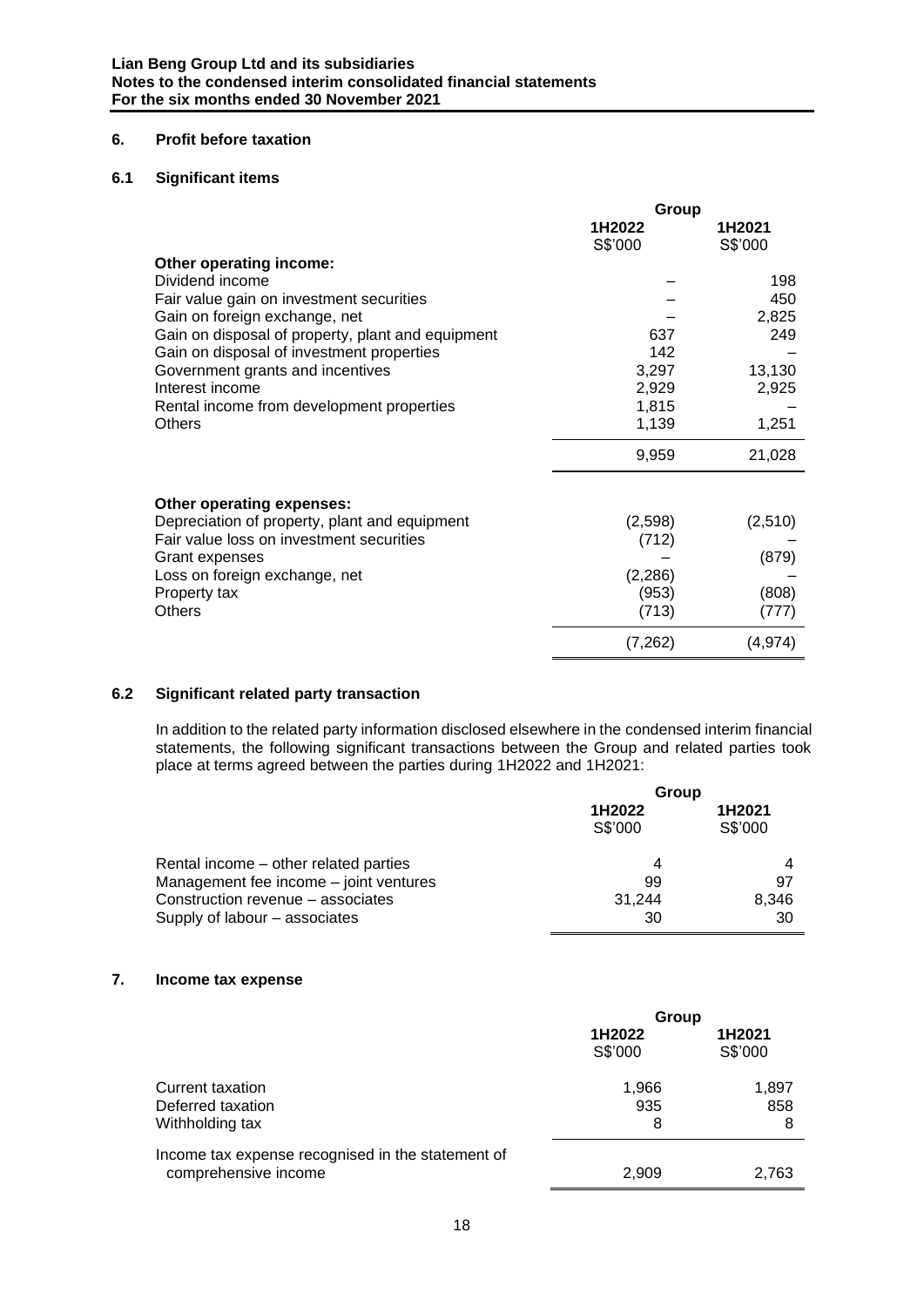### **8. Dividends**

|                                                                                                                             | Group             |                   |
|-----------------------------------------------------------------------------------------------------------------------------|-------------------|-------------------|
|                                                                                                                             | 1H2022<br>S\$'000 | 1H2021<br>S\$'000 |
| Declared and paid during the period                                                                                         |                   |                   |
| Dividends on ordinary shares:                                                                                               |                   |                   |
| - Tax-exempt (one-tier) final dividend paid in respect of the<br>financial year ended 31 May 2021 ("FY2021") of 1 Singapore |                   |                   |
| cent per share (1H2021: Nil)                                                                                                | 4.997             |                   |
|                                                                                                                             | 4.997             |                   |

# **9. Earnings per share – basic and diluted**

Earnings per share is calculated based on the Group's net profit attributable to equity holders of the Company for 1H2022 of S\$14,876,000 (1H2021: S\$17,614,000) over 499,689,000 (1H2021: 499,689,000) shares, being the weighted average number of shares in issue during 1H2022 and 1H2021.

As there were no share options and warrants granted during 1H2022 and 1H2021, and no share options and warrants outstanding as at the end of 1H2022 and 1H2021, the basic and fully diluted earnings per share are the same.

# **10. Net asset value**

|                                                                                                                                    | Group  |        | Company                                         |       |
|------------------------------------------------------------------------------------------------------------------------------------|--------|--------|-------------------------------------------------|-------|
|                                                                                                                                    |        |        | 30 Nov 2021 31 May 2021 30 Nov 2021 31 May 2021 |       |
| Net asset value per ordinary share<br>(Singapore cents) based on the total<br>number of issued shares excluding<br>treasury shares | 149.74 | 148.10 | 50.34                                           | 48.36 |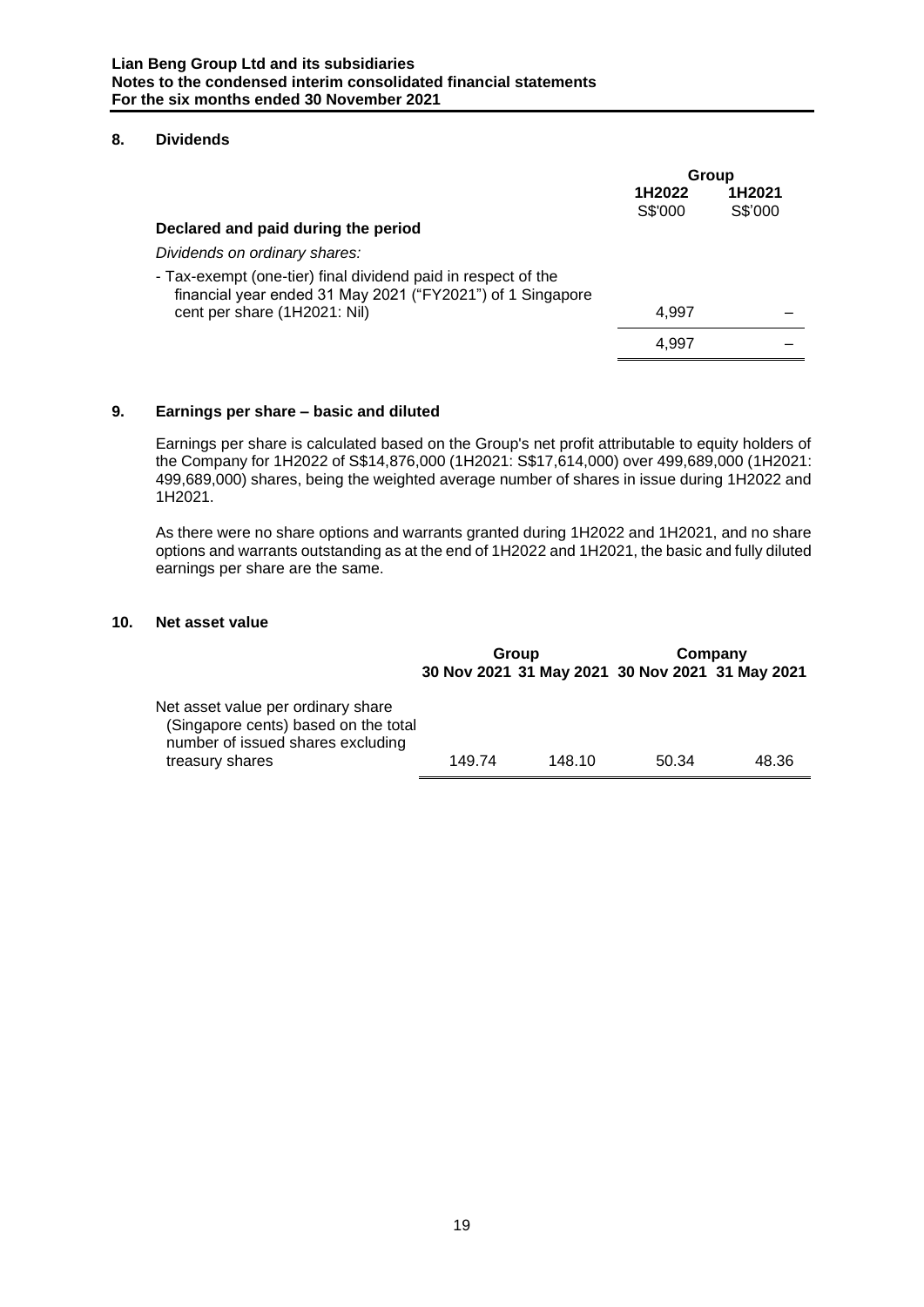#### **11. Investment securities**

|                                                                        | Group          |                | Company                                                    |         |
|------------------------------------------------------------------------|----------------|----------------|------------------------------------------------------------|---------|
|                                                                        | S\$'000        | S\$'000        | 30 Nov 2021 31 May 2021 30 Nov 2021 31 May 2021<br>S\$'000 | S\$'000 |
| <b>Current</b>                                                         |                |                |                                                            |         |
| At FVPL                                                                |                |                |                                                            |         |
| - Quoted equity investments (SGD)<br>- Quoted equity investments (HKD) | 2,533<br>557   | 2,988<br>669   |                                                            |         |
| - Quoted equity investments (USD)                                      | 959            | 330            |                                                            |         |
| - Quoted debt investments (GBP)                                        | 710            | 2,301          |                                                            |         |
| - Quoted debt investments (AUD)                                        | 661            |                |                                                            |         |
|                                                                        | 5,420          | 6,288          | <b>.</b>                                                   |         |
| At FVOCI                                                               |                |                |                                                            |         |
| - Quoted equity investments (SGD)                                      | 436            | 372            |                                                            |         |
| - Quoted equity investments (USD)                                      | 317            | 272            |                                                            |         |
| - Quoted equity investments (AUD)                                      | 11             | 12             |                                                            |         |
| - Quoted debt investments (SGD)<br>- Quoted debt investments (USD)     | 3,982<br>716   | 4,808<br>334   |                                                            |         |
| - Quoted debt investments (AUD)                                        | 12             | 4              |                                                            |         |
|                                                                        | 5,474          | 5,802          |                                                            |         |
| Total current investment securities                                    | 10,894         | 12,090         |                                                            |         |
|                                                                        |                |                |                                                            |         |
| <b>Non-current</b>                                                     |                |                |                                                            |         |
| At FVOCI                                                               |                |                |                                                            |         |
| - Quoted equity investments (SGD)                                      | 54,879         | 50,825         |                                                            |         |
| - Quoted equity investments (HKD)                                      | 12,791         | 12,621         | 12,791                                                     | 12,621  |
| - Quoted equity investments (USD)                                      | 30,493         | 26,067         |                                                            |         |
| - Quoted equity investments (GBP)<br>- Quoted equity investments (AUD) | 1,777<br>4,681 | 1,831<br>5,098 |                                                            |         |
| - Quoted debt investments (SGD)                                        | 40,042         | 31,916         |                                                            |         |
| - Quoted debt investments (USD)                                        | 13,531         | 13,737         |                                                            |         |
| - Quoted debt investments (AUD)                                        | 1,894          | 1,012          |                                                            |         |
| - Unquoted equity investments (SGD)                                    | 1,000          | 439            |                                                            |         |
| - Unquoted equity investments (USD)                                    | 4,045          | 2,525          |                                                            |         |
| - Unquoted equity investments (GBP)                                    | 12,318         | 4,966          |                                                            |         |
| - Unquoted equity investments (AUD)                                    | 5,458          | 3,975          |                                                            |         |
| - Unquoted equity investments (EUR)                                    | 2,577          |                |                                                            |         |
| Total non-current investment securities                                | 185,486        | 155,012        | 12,791                                                     | 12,621  |

# Capital refund, redemption and disposal of equity investments at FVOCI

During 1H2022, the Group had received capital refund, redeemed and disposed of certain equity investments at FVOCI which had a total fair value amounting to S\$5,786,000 (1H2021: S\$8,524,000) on the date when the equity investments were refunded, redeemed or disposed. The cumulative gain on disposal of S\$200,000 (1H2021: S\$162,000) was reclassified from fair value reserve to retained earnings.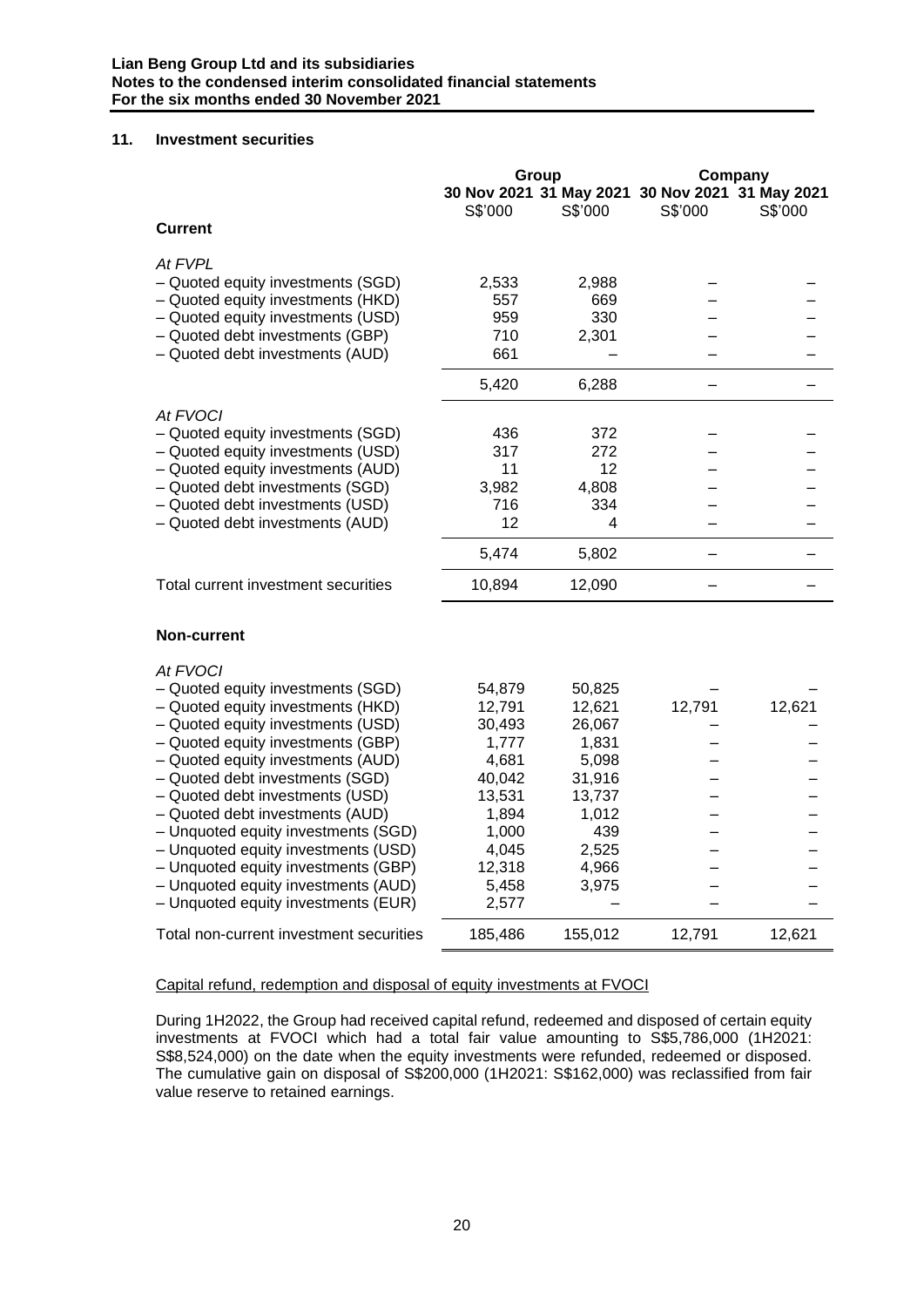#### **11.1 Fair value measurement**

#### (a) *Fair value hierarchy*

The Group categorises fair value measurements using a fair value hierarchy that is dependent on the valuation inputs used as follows:

- Level 1 Quoted prices (unadjusted) in active market for identical assets or liabilities that the Group can access at the measurement date,
- Level 2 Inputs other than quoted prices included within Level 1 that are observable for the asset or liability, either directly or indirectly. Inputs are obtained from various sources including market participants, dealers, fund managers and brokers, and
- Level 3 Unobservable inputs for the asset or liability.

Fair value measurements that use inputs of different hierarchy levels are categorised in its entirety in the same level of the fair value hierarchy as the lowest level input that is significant to the entire measurement.

# (b) *Assets and liabilities measured at fair value*

The following table shows an analysis of each class of assets and liabilities measured at fair value at the end of the reporting period:

| Group<br>30 November 2021                                                                                                                                                                                                                                                                                                                                                                                                                                                                                                  | <b>Quoted prices</b><br>in active<br>markets for<br>identical<br><b>instruments</b><br>(Level 1)<br>S\$'000 | Significant<br>observable<br>inputs other<br>than quoted<br>prices<br>(Level 2)<br>S\$'000 | <b>Significant</b><br>unobservable<br>inputs<br>(Level 3)<br>S\$'000 | <b>Total</b><br>S\$'000                                                                                                 |
|----------------------------------------------------------------------------------------------------------------------------------------------------------------------------------------------------------------------------------------------------------------------------------------------------------------------------------------------------------------------------------------------------------------------------------------------------------------------------------------------------------------------------|-------------------------------------------------------------------------------------------------------------|--------------------------------------------------------------------------------------------|----------------------------------------------------------------------|-------------------------------------------------------------------------------------------------------------------------|
| Financial assets measured at fair<br>value:                                                                                                                                                                                                                                                                                                                                                                                                                                                                                |                                                                                                             |                                                                                            |                                                                      |                                                                                                                         |
| <b>Financial assets at FVPL</b><br>- Quoted equity investments (SGD)<br>- Quoted equity investments (HKD)<br>- Quoted equity investments (USD)<br>- Quoted debt investments (GBP)<br>- Quoted debt investments (AUD)                                                                                                                                                                                                                                                                                                       | 2,533<br>557<br>959                                                                                         | 710<br>661                                                                                 |                                                                      | 2,533<br>557<br>959<br>710<br>661                                                                                       |
| Financial assets at FVOCI<br>- Quoted equity investments (SGD)<br>- Quoted equity investments (HKD)<br>- Quoted equity investments (USD)<br>- Quoted equity investments (GBP)<br>- Quoted equity investments (AUD)<br>- Quoted debt investments (SGD)<br>Quoted debt investments (USD)<br>- Quoted debt investments (AUD)<br>- Unquoted equity investments (SGD)<br>- Unquoted equity investments (USD)<br>Unquoted equity investments (GBP)<br>- Unquoted equity investments (AUD)<br>- Unquoted equity investments (EUR) | 3,067<br>12,791<br>1,777                                                                                    | 52,248<br>30,810<br>4,692<br>44,024<br>14,247<br>1,906                                     | 1,000<br>4,045<br>12,318<br>5,458<br>2,577                           | 55,315<br>12,791<br>30,810<br>1,777<br>4,692<br>44,024<br>14,247<br>1,906<br>1,000<br>4,045<br>12,318<br>5,458<br>2,577 |
|                                                                                                                                                                                                                                                                                                                                                                                                                                                                                                                            | 21,684                                                                                                      | 147,927                                                                                    | 25,398                                                               | 196,380                                                                                                                 |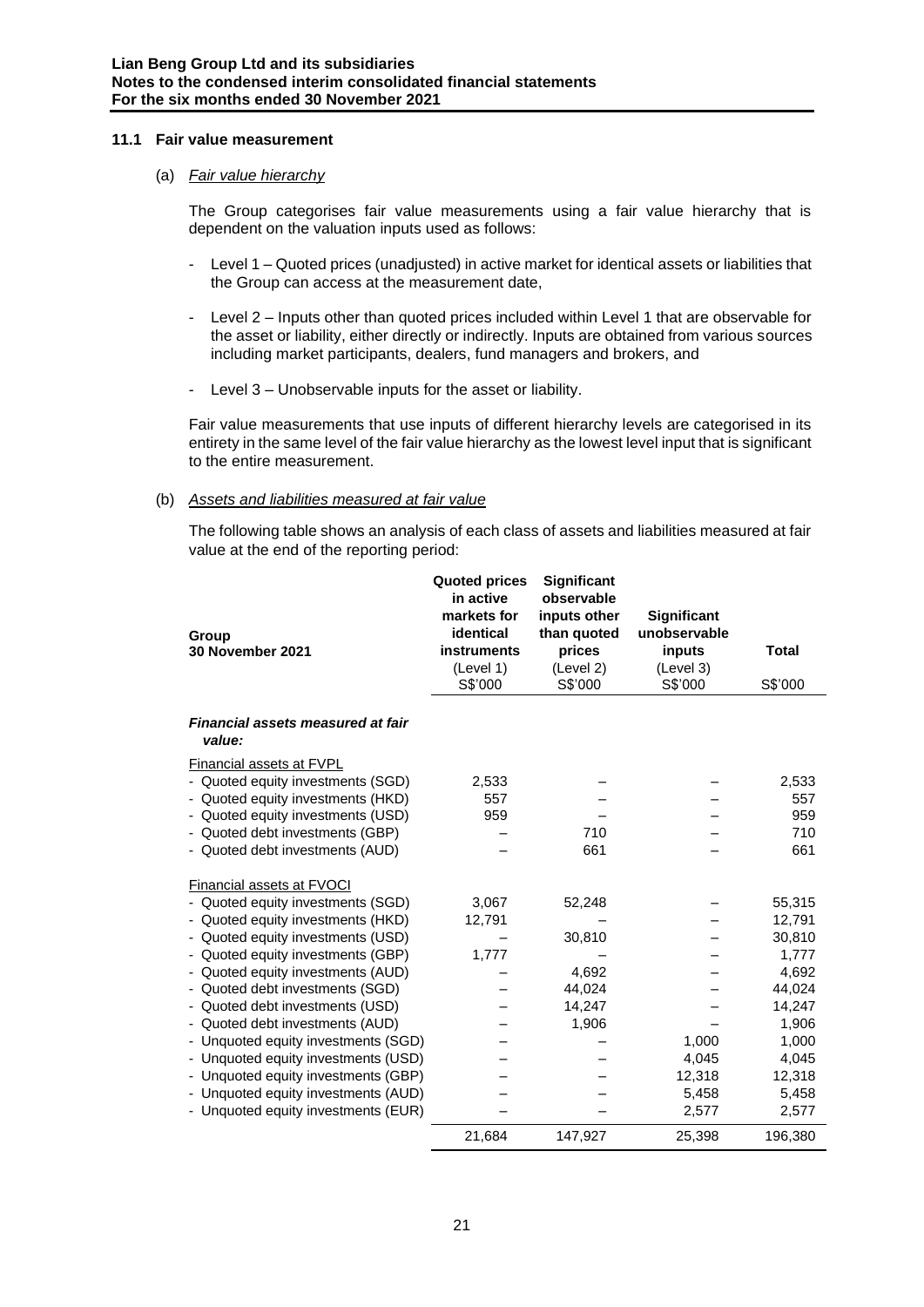#### **11.1 Fair value measurement (cont'd)**

#### (b) *Assets and liabilities measured at fair value (cont'd)*

| Group<br>31 May 2021                                                                                                                                                              | <b>Quoted prices</b><br>in active<br>markets for<br>identical<br>instruments<br>(Level 1)<br>S\$'000 | <b>Significant</b><br>observable<br>inputs other<br>than quoted<br>prices<br>(Level 2)<br>S\$'000 | <b>Significant</b><br>unobservable<br>inputs<br>(Level 3)<br>S\$'000 | <b>Total</b><br>S\$'000      |
|-----------------------------------------------------------------------------------------------------------------------------------------------------------------------------------|------------------------------------------------------------------------------------------------------|---------------------------------------------------------------------------------------------------|----------------------------------------------------------------------|------------------------------|
| Financial assets measured at fair<br>value:                                                                                                                                       |                                                                                                      |                                                                                                   |                                                                      |                              |
| <b>Financial assets at FVPL</b><br>- Quoted equity investments (SGD)<br>- Quoted equity investments (HKD)<br>- Quoted equity investments (USD)<br>- Quoted debt investments (GBP) | 2,988<br>669<br>330                                                                                  | 2,301                                                                                             |                                                                      | 2,988<br>669<br>330<br>2,301 |
| <b>Financial assets at FVOCI</b><br>- Quoted equity investments (SGD)                                                                                                             | 3,877                                                                                                | 47,320                                                                                            |                                                                      | 51,197                       |
| - Quoted equity investments (HKD)                                                                                                                                                 | 12,621                                                                                               |                                                                                                   |                                                                      | 12,621                       |
| - Quoted equity investments (USD)                                                                                                                                                 |                                                                                                      | 26,339                                                                                            |                                                                      | 26,339                       |
| - Quoted equity investments (GBP)                                                                                                                                                 | 1,831                                                                                                |                                                                                                   |                                                                      | 1,831                        |
| - Quoted equity investments (AUD)                                                                                                                                                 |                                                                                                      | 5.110                                                                                             |                                                                      | 5,110                        |
| - Quoted debt investments (SGD)                                                                                                                                                   |                                                                                                      | 36,724                                                                                            |                                                                      | 36,724                       |
| - Quoted debt investments (USD)                                                                                                                                                   |                                                                                                      | 14,071                                                                                            |                                                                      | 14,071                       |
| - Quoted debt investments (AUD)                                                                                                                                                   |                                                                                                      | 1,016                                                                                             |                                                                      | 1,016                        |
| - Unquoted equity investments (SGD)                                                                                                                                               |                                                                                                      |                                                                                                   | 439                                                                  | 439                          |
| - Unquoted equity investments (USD)                                                                                                                                               |                                                                                                      |                                                                                                   | 2,525                                                                | 2,525                        |
| - Unquoted equity investments (GBP)                                                                                                                                               |                                                                                                      |                                                                                                   | 4,966                                                                | 4,966                        |
| - Unquoted equity investments (AUD)                                                                                                                                               |                                                                                                      |                                                                                                   | 3,975                                                                | 3,975                        |
|                                                                                                                                                                                   | 22,316                                                                                               | 132,881                                                                                           | 11,905                                                               | 167,102                      |

# (c) *Level 3 fair value measurements*

*(i) Information about significant unobservable inputs used in Level 3 fair value measurements*

The following table shows the information about fair value measurements using significant unobservable inputs (Level 3):

|                             | Unobservable                |        |                |  |  |
|-----------------------------|-----------------------------|--------|----------------|--|--|
| <b>Description</b>          | <b>Valuation techniques</b> | inputs | Range          |  |  |
|                             |                             |        |                |  |  |
| 30 Nov 2021                 |                             |        |                |  |  |
| Unquoted equity investments | Net asset valuation         | Note 1 | Not applicable |  |  |
|                             |                             |        |                |  |  |
| 31 May 2021                 |                             |        |                |  |  |
| Unquoted equity investments | Net asset valuation         | Note 1 | Not applicable |  |  |

#### Note 1 – Unquoted equity investments

The fair values of unquoted equity investments are determined based on the fair values of the underlying assets and liabilities of the investee company.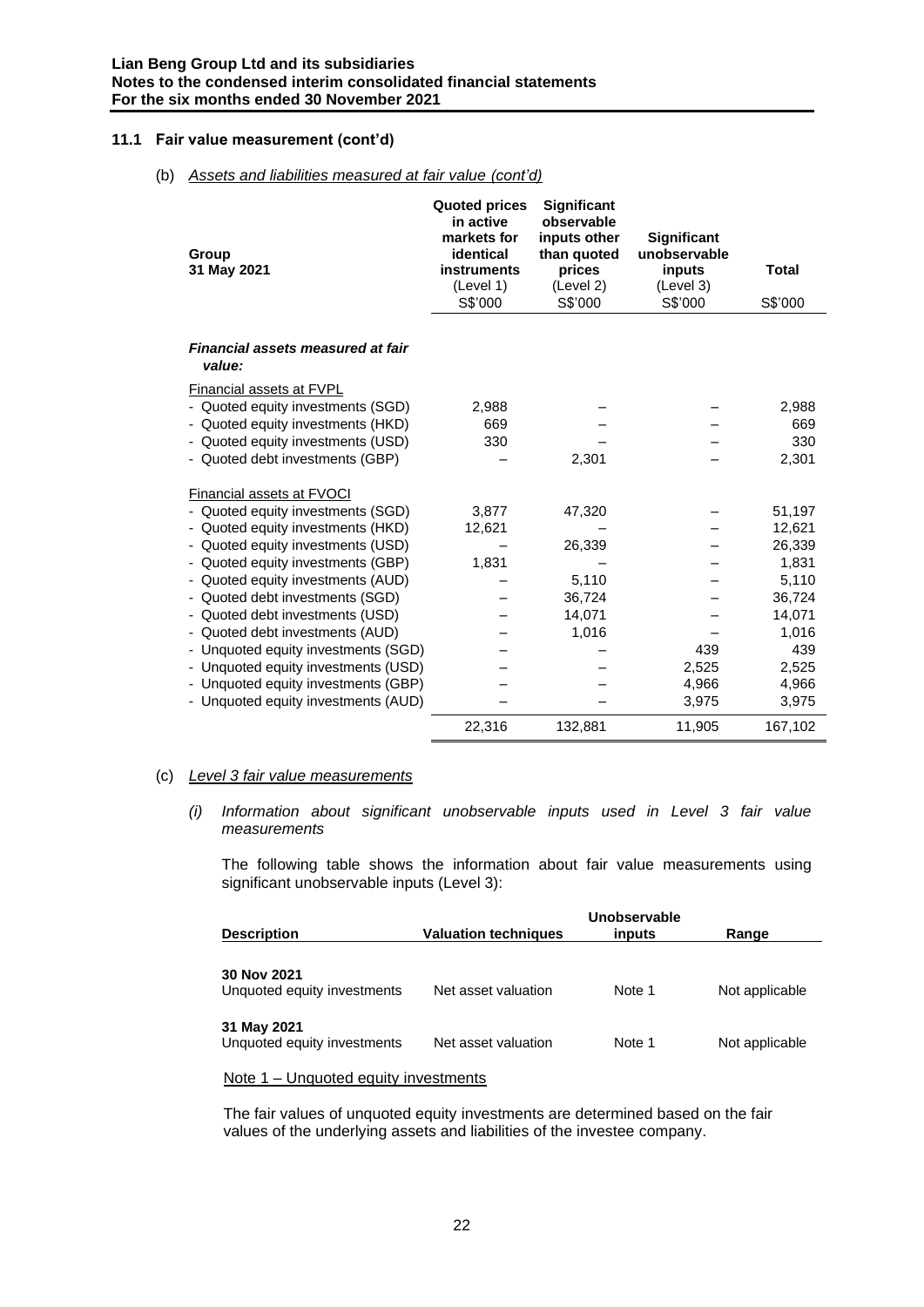### **11.1 Fair value measurement (cont'd)**

#### (c) *Level 3 fair value measurements (cont'd)*

*(ii) Movement in Level 3 assets and liabilities measured at fair value* 

|                                                                                             | Group    |                                    |
|---------------------------------------------------------------------------------------------|----------|------------------------------------|
|                                                                                             | S\$'000  | 30 Nov 2021 31 May 2021<br>S\$'000 |
| <b>Financial assets at FVOCI</b><br>Unquoted equity investments                             |          |                                    |
| Balance at beginning of period/year<br>Total gains/(losses) for the period/year included in | 11,905   | 7,713                              |
| OCI                                                                                         | 40       | (546)                              |
| Purchases                                                                                   | 16,268   | 4.738                              |
| Capital refund, redemption and disposal                                                     | (2, 815) |                                    |
| Balance at end of period/year                                                               | 25,398   | 11,905                             |

There were no transfers between Level 1 and Level 2 fair value measurements during the period, and no transfers into or out of Level 3 fair value measurements during 1H2022 and FY2021.

#### **12. Property, plant and equipment**

During 1H2022, the Group acquired property, plant and equipment amounting to S\$18,126,000 (1H2021: S\$6,626,000) and disposed of property, plant and equipment amounting to S\$60,000 (1H2021: S\$59,000).

#### **13. Investment properties**

The Group's investment properties consist of dormitory, offices, commercial and residential properties, which are held for long-term rental yields and/or capital appreciation. They are mainly leased to third parties under operating leases.

#### *Statement of financial position:*

|                                                                                                               | Group                      |         |  |
|---------------------------------------------------------------------------------------------------------------|----------------------------|---------|--|
|                                                                                                               | 30 Nov 2021<br>31 May 2021 |         |  |
|                                                                                                               | S\$'000                    | S\$'000 |  |
| Balance at beginning of period/year                                                                           | 681,485                    | 560,164 |  |
| - Acquisition during the financial period/year                                                                |                            | 122,855 |  |
| - Additions during the financial period/year                                                                  | 50                         | 113     |  |
| - Disposal during the financial period/year                                                                   | (2,000)                    |         |  |
| - Reclassified to investment properties held for sale<br>- Net fair value loss recognised in the statement of | (5,870)                    |         |  |
| comprehensive income                                                                                          |                            | (1,647) |  |
| Balance at end of period/year                                                                                 | 673,665                    | 681,485 |  |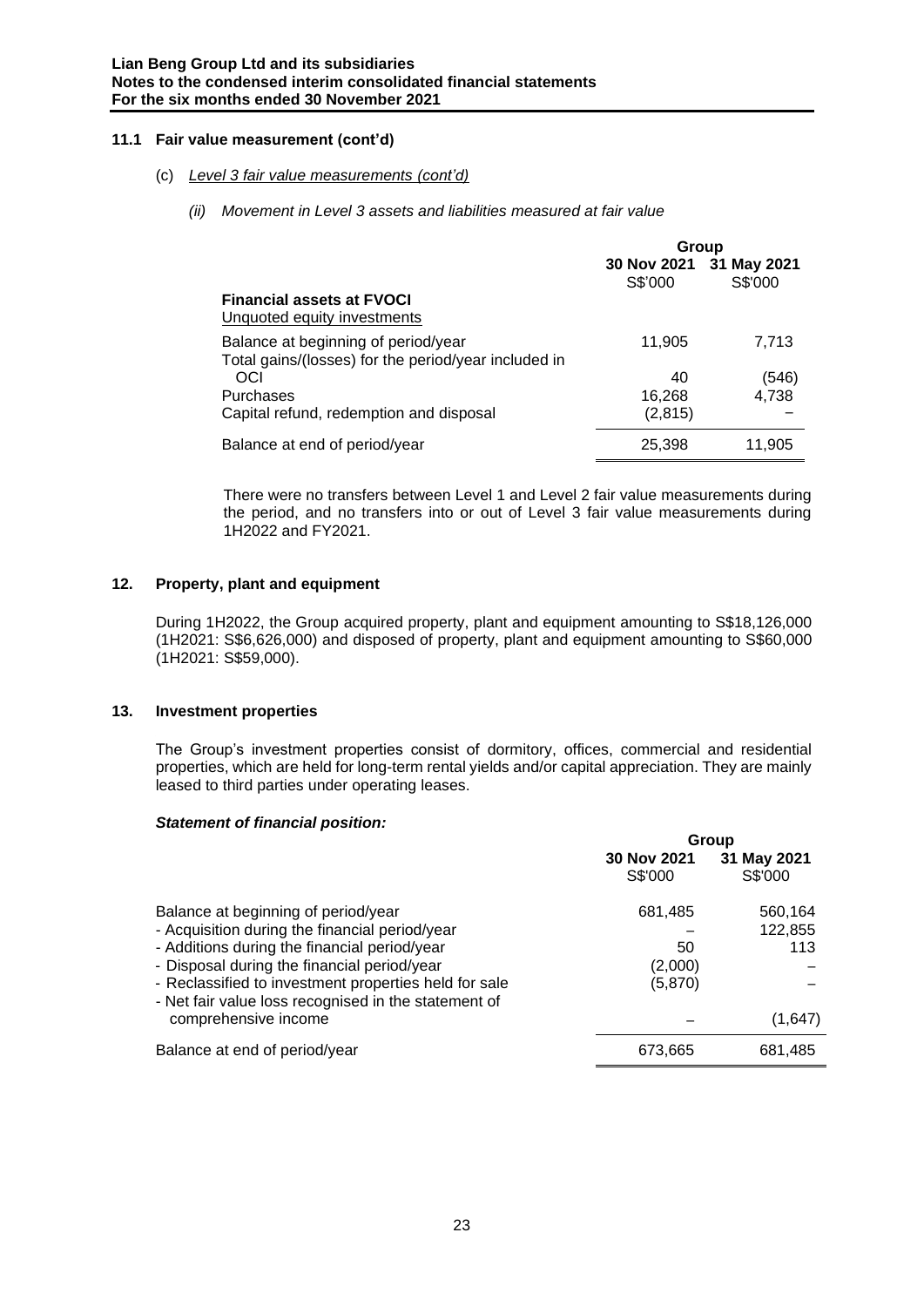#### **14. Bank loans and bills payable**

|                                        |                  | Group                                                      |         | Company |
|----------------------------------------|------------------|------------------------------------------------------------|---------|---------|
| Amount repayable within one year or on | S\$'000          | 30 Nov 2021 31 May 2021 30 Nov 2021 31 May 2021<br>S\$'000 | S\$'000 | S\$'000 |
| demand<br>Secured                      | 322,771          | 298,147                                                    |         |         |
| Less: Prepaid facility fee             | (90)             | (90)                                                       |         |         |
|                                        | 322,681          | 298,057                                                    |         |         |
| Amount repayable after one year        |                  |                                                            |         |         |
| Secured<br>Less: Prepaid facility fee  | 464,619<br>(300) | 471,302<br>(345)                                           |         |         |
|                                        | 464.319          | 470,957                                                    |         |         |
| Total                                  | 787,000          | 769,014                                                    |         |         |

The Group's bank loans are generally secured by corporate guarantee provided by the Group and the assignment of rights, titles and benefits with respect to certain property, plant and equipment, investment properties, development properties, investment securities, fixed deposits and bank balances.

#### **15. Share capital and treasury shares**

(a) Share capital

|                                                  | <b>Group and Company</b> |         |               |         |
|--------------------------------------------------|--------------------------|---------|---------------|---------|
|                                                  | 30 Nov 2021              |         | 31 May 2021   |         |
|                                                  | No. of shares            |         | No. of shares |         |
|                                                  | '000                     | S\$'000 | '000          | S\$'000 |
| <b>Issued and fully paid ordinary</b><br>shares: |                          |         |               |         |
| At beginning and end of financial<br>period/year | 529,760                  | 82.275  | 529,760       | 82,275  |

The holders of ordinary shares are entitled to receive dividends as and when declared by the Company. All ordinary shares carry one vote per share without restriction. The ordinary shares have no par value.

Outstanding convertibles and subsidiary holdings

The Company did not have any outstanding share convertibles or subsidiary holdings as at 30 November 2021 and 30 November 2020.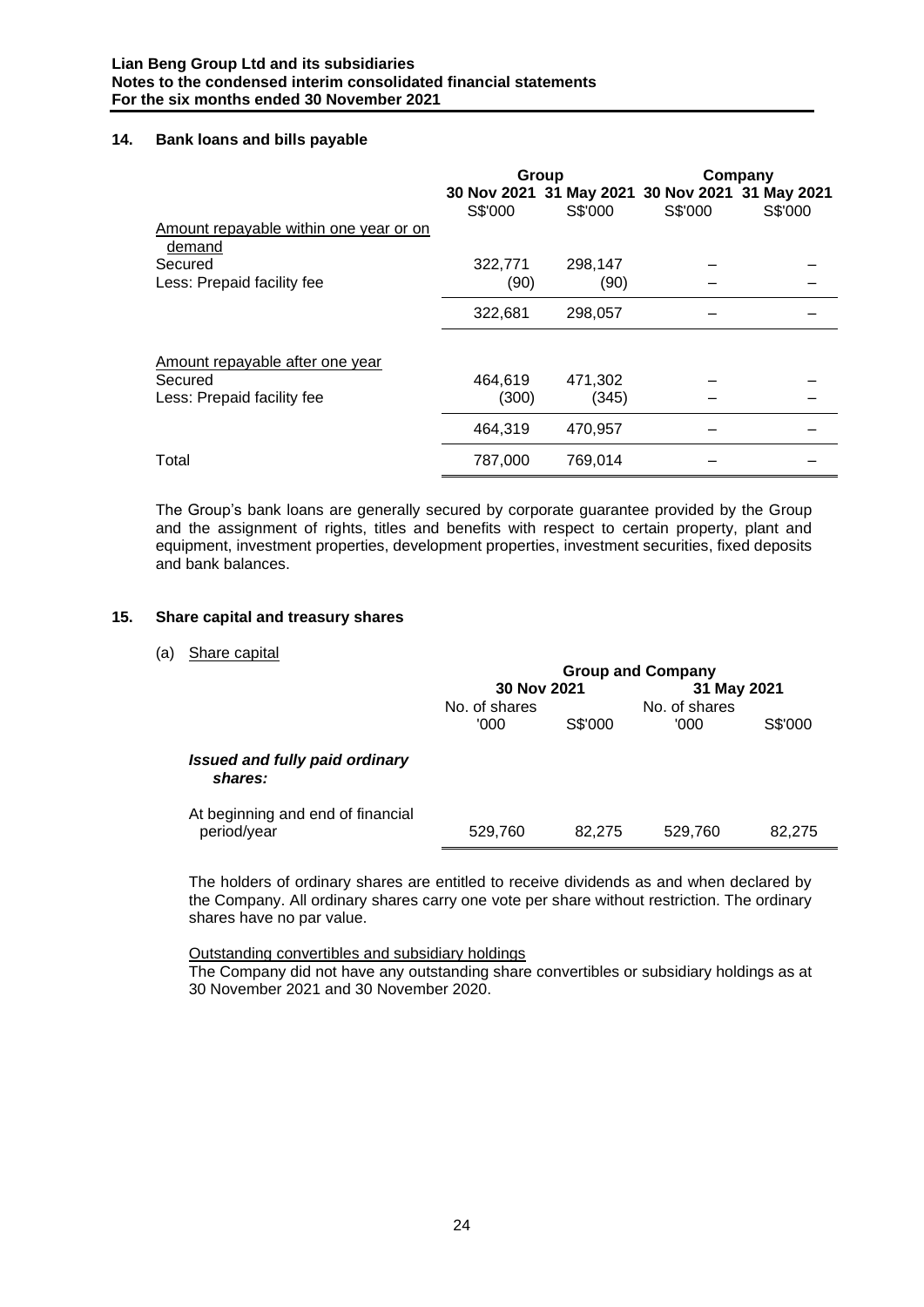# **15. Share capital and treasury shares (cont'd)**

# (b) Treasury shares

|                                                  | <b>Group and Company</b> |           |                       |           |
|--------------------------------------------------|--------------------------|-----------|-----------------------|-----------|
|                                                  | 30 Nov 2021              |           | 31 May 2021           |           |
|                                                  | No. of shares<br>'000    | S\$'000   | No. of shares<br>'000 | S\$'000   |
| At beginning and end of financial<br>period/year | (30,071)                 | (17, 777) | (30,071)              | (17, 777) |

Treasury shares relate to ordinary shares of the Company that is held by the Company.

There were no sales, transfers, disposals, cancellation and/or use of treasury shares during 1H2022 and FY2021.

Total number of issued shares excluding treasury shares as at 30 November 2021, 31 May 2021 and 30 November 2020 are 499,689,000.

# **16. Subsequent events**

On 3 December 2021, SLB Group's 33.33%-owned associated company, Ultra Infinity Pte. Ltd. ("UIPL"), together with CEL Development Pte. Ltd. ("CEL") and Sing-Haiyi Crystal Pte. Ltd. ("SHCPL"), have successfully made an offer for the enbloc acquisition of the development known as Peace Centre / Peace Mansion by way of private treaty at a price of S\$650 million (the "Project"). On 14 December 2021, CEL, SHCPL and UIPL (collectively, the "JV Partners") incorporated two joint venture companies, Sophia Residential Pte. Ltd. and Sophia Commercial Pte. Ltd. (collectively, the "JV Companies", and each, a "JV Company"), to jointly undertake the Project. Each JV Company has an initial issued and paid-up share capital of S\$10.00. CEL, SHCPL and UIPL each contributed and hold 40%, 30% and 30% respectively in the share capital of each JV Company.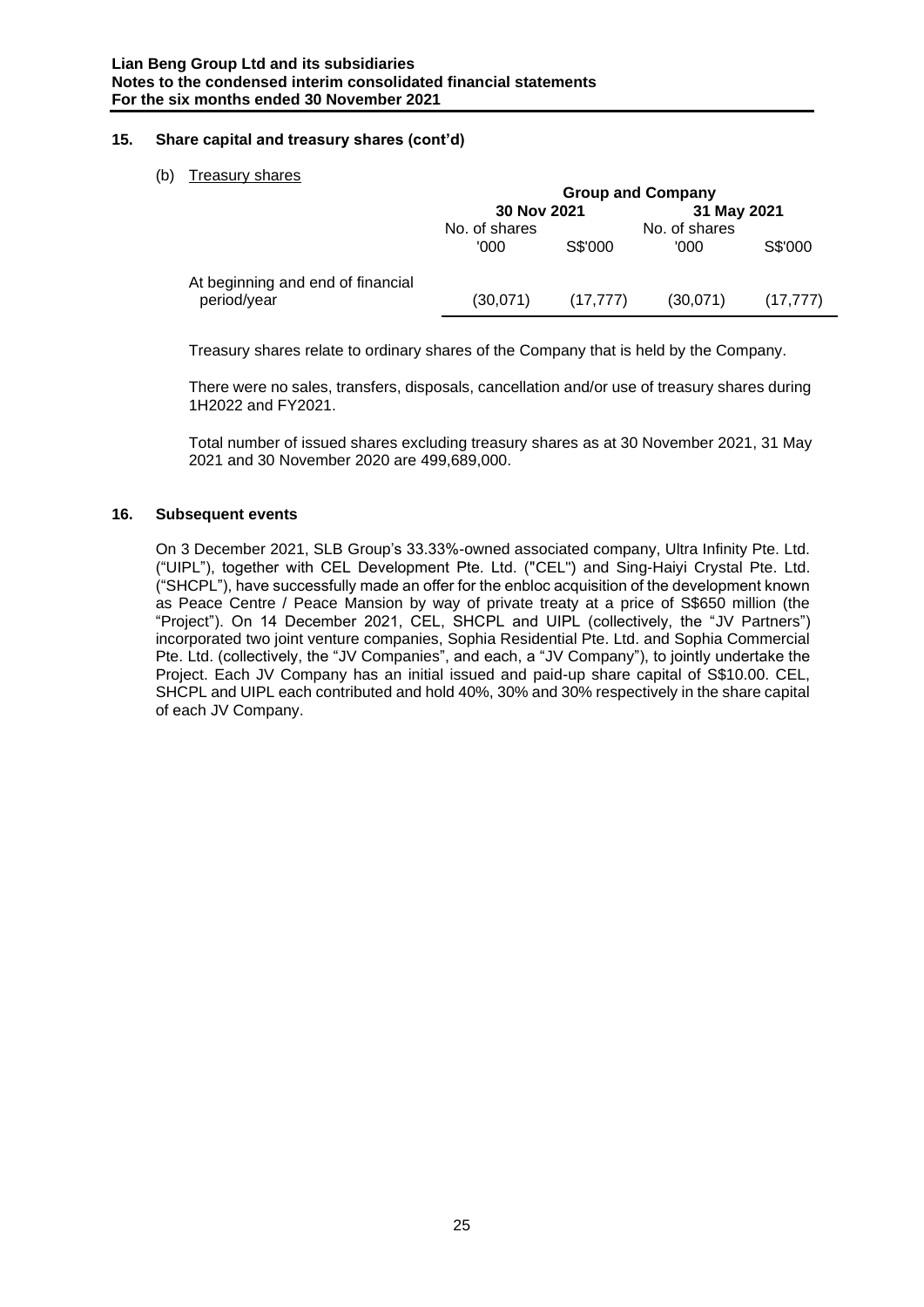### **1. Review**

The condensed consolidated statement of financial position of Lian Beng Group Ltd and its subsidiaries as at 30 November 2021 and the related condensed consolidated statement of comprehensive income, condensed consolidated statement of changes in equity and condensed consolidated statement of cash flows for the six-month period then ended and certain explanatory notes have not been audited or reviewed.

#### **2. Review of Performance of the Group**

**A review of the performance of the group, to the extent necessary for a reasonable understanding of the group's business. The review must discuss (a) any significant factors that affected the turnover, costs, and earnings of the group for the current financial period reported on, including (where applicable) seasonal or cyclical factors; and (b) any material factors that affected the cash flow, working capital, assets or liabilities of the group during the current financial period reported on.**

#### **A) Comprehensive Income Statements**

#### Revenue

The Group recorded revenue of S\$377.3 million in 1H2022, an increase of 91.0% from S\$197.5 million in 1H2021. This was mainly attributable to higher revenue generated from the Construction Segment and the Property Development Segment.

Revenue from the Construction Segment rose 98.7% from a low base of S\$156.1 million in 1H2021 to S\$310.1 million in 1H2022. Following the lifting of the Circuit Breaker in 1H2021, the pace of work resumption had been slow due to manpower disruption from the workers' movement control and stringent safe management measures. The higher revenue in 1H2022 reflects a yearon-year improvement in the level of construction activity and progress made in various construction projects.

Revenue from the Property Development Segment rose by 109.5% from S\$19.0 million in 1H2021 to S\$39.9 million in 1H2022, mainly due to the increase in the number of units sold in 1H2022 for INSPACE, along with the higher revenue recognition in line with construction progress made. The higher revenue was partially offset by the absence of revenue recognised from Mactaggart Foodlink as the project had obtained its temporary occupation permit in March 2021.

Revenue from the Investment Holding Segment increased by 41.3% to S\$17.0 million in 1H2022, from S\$12.0 million in 1H2021, mainly due to contribution from the investment property BreadTalk IHQ, following the completion of its acquisition in April 2021.

#### Cost of sales

In line with the higher level of business activity, cost of sales increased by 99.1% to S\$343.8 million in 1H2022, from S\$172.7 million in 1H2021.

#### Gross profit

As a result of the above, gross profit increased 35.2% to S\$33.5 million in 1H2022, from S\$24.8 million in 1H2021. Gross profit margin decreased from 13% in 1H2021 to 9% in 1H2022 mainly due to higher cost of sales recognised by the Construction Segment due to the ongoing Covid-19 situation.

#### Operating income and expenses

Other operating income fell 52.4% to S\$10.0 million in 1H2022, from S\$21.0 million in 1H2021, mainly due to (i) a decrease in grants and incentives extended by the Singapore government in view of the Covid-19 pandemic from S\$13.1 million in 1H2021 to S\$3.3 million in 1H2022, and (ii) the absence of net unrealised exchange gain recognised in 1H2022 as compared to S\$2.5 million recognised in 1H2021.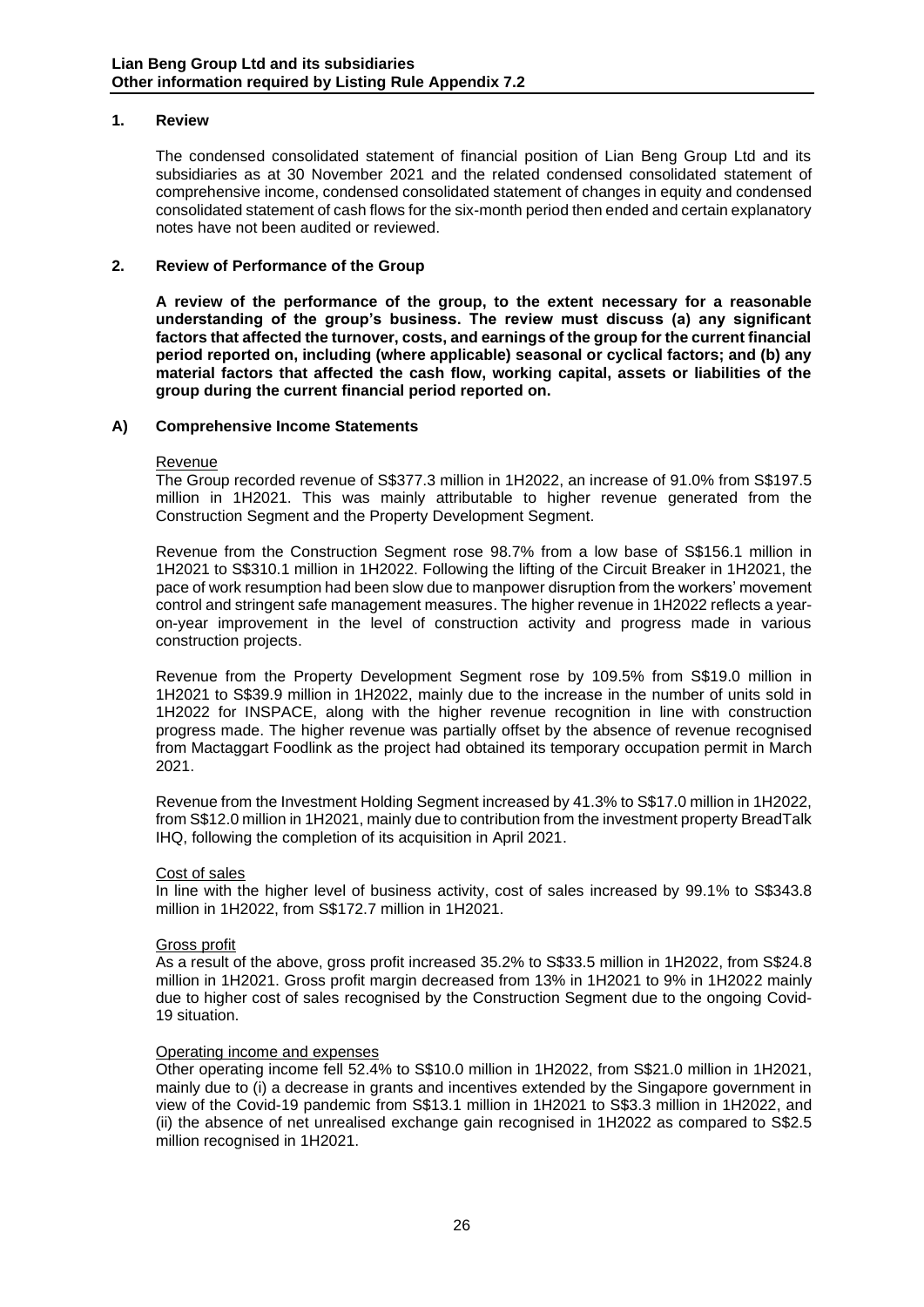# **2. Review of Performance of the Group (cont'd)**

#### **A) Comprehensive Income Statements (cont'd)**

Distribution expenses rose 109.0% from S\$1.2 million in 1H2021 to S\$2.5 million to 1H2022, mainly due to higher marketing expenses incurred for development project INSPACE, in line with the sale of more units and progress made in the construction of the project.

Other operating expenses increased by S\$2.3 million from S\$5.0 million in 1H2021 to S\$7.3 million in 1H2022, mainly attributable to a net unrealised exchange loss of S\$2.1 million in 1H2022. The unrealised exchange loss mainly arose from the revaluation of the Group's (i) British Pound and Australian Dollar denominated assets following the depreciation of these currencies against the Singapore Dollar, and (ii) US Dollar bank denominated loans as a result of the appreciation of US Dollar against Singapore Dollar.

Finance cost increased 23.9% from S\$5.6 million in 1H2021 to S\$7.0 million in 1H2022, mainly due to the increase in interest expense on bank loans drawn down for development property Thye Hong Centre and investment property BreadTalk IHQ, which was acquired in December 2020 and April 2021 respectively.

Share of profit from associates increased from S\$4.6 million in 1H2021 to S\$12.7 million in 1H2022, on the back of higher development profits from the sale of units in Affinity @ Serangoon, Riverfront Residences and Rezi 24, along with progress made in the construction of these projects.

#### Profit attributable to owners of the Company

Profit attributable to owners of the Company decreased by 15.5% from S\$17.6 million in 1H2021 to S\$14.9 million in 1H2022. Despite higher profit contribution from the Property Development Segment, only 77.6% of the Property Development Segment's profit, representing the effective interest held by the Group in SLB and excluding non-controlling interest, was recognised as attributable to owners of the Company. In view of this, the increase in contribution by the Property Development Segment to profit attributable to owners of the Company was offset by the higher loss incurred by the Construction Segment.

#### **B) Financial Position Statements**

#### Current and non-current assets

Investment in associates increased from S\$31.5 million in May 2021 to S\$40.3 million in November 2021, mainly due to share of profit from associates S\$12.7 million in 1H2022, offset by dividend income of S\$4.4 million from associates.

Total investment securities increased from S\$167.1 million in May 2021 to S\$196.4 million in November 2021, mainly due to acquisition of investment securities of S\$39.8 million for recurring income, partially offset by capital refund, redemption and disposal of S\$9.2 million and fair value loss.

Contract assets increased to S\$113.0 million in November 2021 from S\$85.8 million in May 2021, mainly due to higher contract assets recognised for development project INSPACE as more units were sold during 1H2022.

Capitalised contract costs increased from S\$1.4 million in May 2021 to S\$4.0 million in November 2021, mainly due to an increase in marketing expenses capitalised from the sale of development units at INSPACE during 1H2022.

Development properties decreased from S\$180.9 million in May 2021 to S\$134.6 million in November 2021, mainly due to an increase in sale of development units of INSPACE.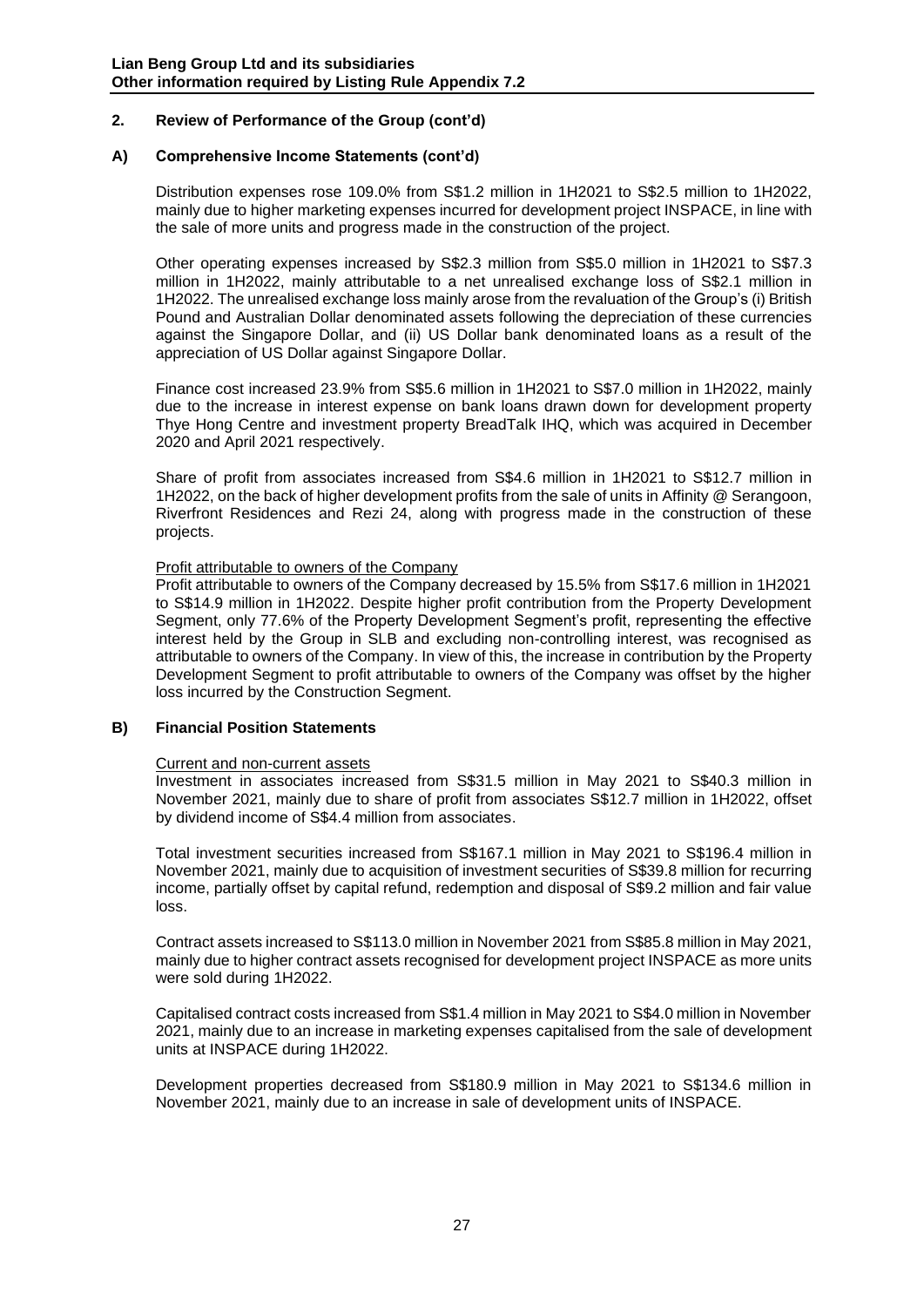# **2. Review of Performance of the Group (cont'd)**

#### **B) Financial Position Statements (cont'd)**

#### Current and non-current assets (cont'd)

Trade receivables increased from S\$62.3 million in May 2021 to S\$85.0 million in November 2021, mainly due to progressive billings for (i) development units sold for INSPACE, and (ii) construction projects following the resumption of construction activities.

Investment properties held for sale of S\$5.9 million in November 2021 consist of the 3 residential investment properties which are in progress of disposal as at November 2021.

#### Current and non-current liabilities

Accruals increased from S\$21.6 million in May 2021 to S\$25.1 million in November 2021, mainly due to increase in accrued marketing expenses for development project INSPACE as more units were sold during 1H2022.

Total lease liabilities increased from S\$15.8 million in May 2021 to S\$26.6 million in November 2021, mainly due to acquisition of property, plant and equipment and capitalisation of lease payments through lease arrangement during 1H2022.

#### **C) Cash Flow Statements**

In 1H2022, cash and cash equivalents (excluding fixed deposits and bank balances pledged for bank loans) decreased by S\$2.9 million to S\$204.7 million in November 2021. The decrease takes into account net cash used in investing activities of S\$27.3 million and financing activities of S\$6.6 million, partially offset by net cash from operating activities of S\$31.0 million.

Net cash from operating activities of S\$31.0 million was mainly due to operating cash inflow before changes in working capital of S\$24.8 million and net working capital inflow of S\$10.9 million, partially offset by income tax paid of S\$4.7 million.

Net cash used in investing activities of S\$27.3 million mainly comprised purchase of investment securities of S\$39.8 million and property, plant and equipment of S\$9.7 million. This was partially offset by (i) net proceeds of S\$9.2 million from the capital refund, redemption and disposal of investment securities, (ii) dividend received from associates of S\$4.4 million, (iii) interest received of S\$3.2 million, (iv) net proceeds from the disposal of investment properties of S\$2.1 million, and (v) repayment of loans by joint ventures of S\$2.0 million.

Net cash used in financing activities of S\$6.6 million was mainly attributable to (i) placement of fixed deposits and cash at bank pledged for bank loans of S\$7.4 million, (ii) dividends amounting to S\$6.7 million paid to non-controlling interests of subsidiaries, (iii) payment for interest of S\$6.7 million, and (iv) dividend paid on ordinary shares of S\$5.0 million. This was partially offset by net proceeds from bank loans and bills payable of S\$16.6 million and net loan from lease liabilities of S\$2.4 million.

#### **3. Where a forecast, or a prospect statement, has been previously disclosed to shareholders, any variance between it and the actual results.**

No forecast or prospect statement has previously been disclosed.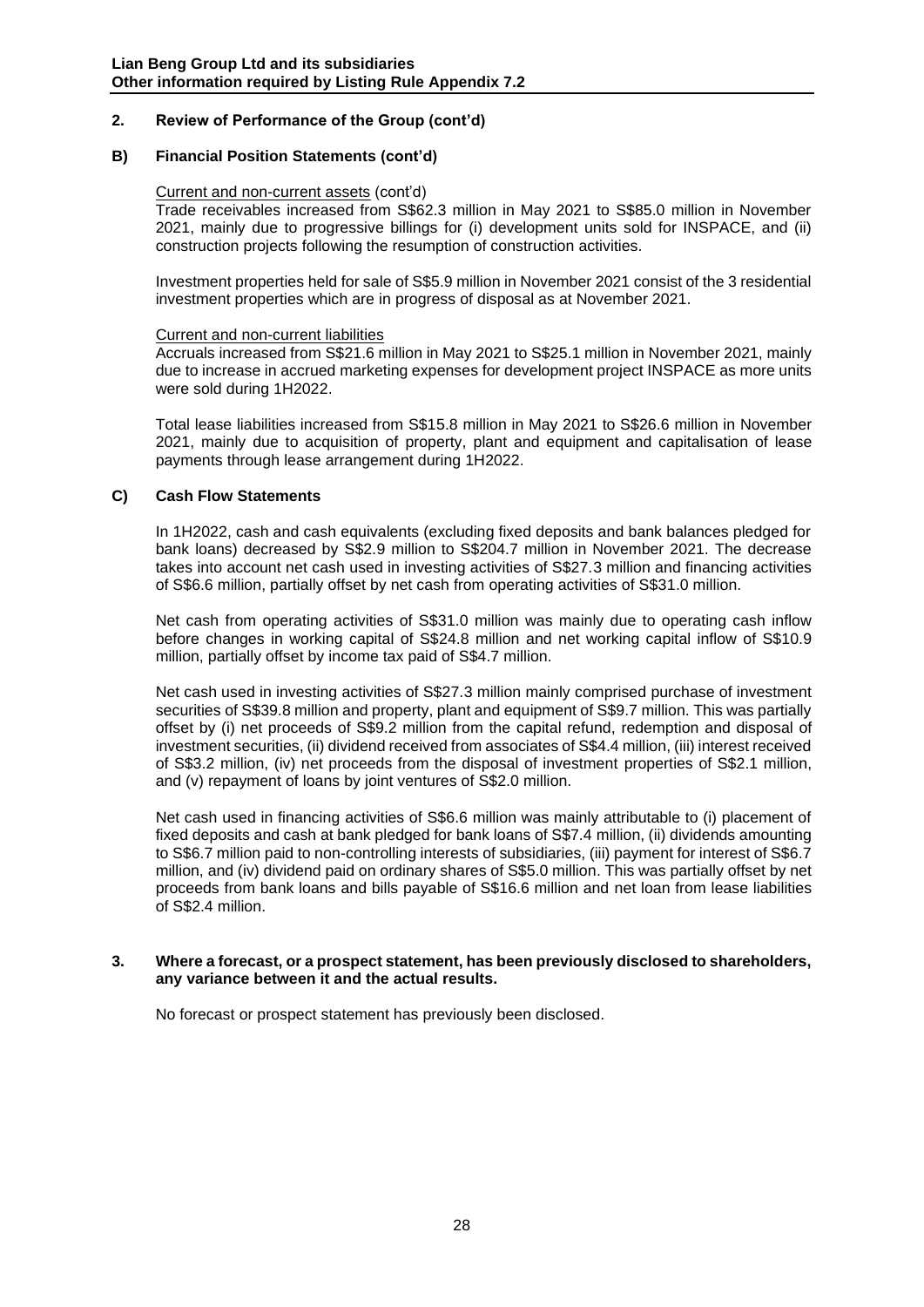#### **4. A commentary at the date of the announcement of the significant trends and competitive conditions of the industry in which the group operates and any known factors or events that may affect the group in the next reporting period and the next 12 months.**

According to the Ministry of Trade and Industry Singapore ("MTI") advanced estimates released on 3 January 2022, Singapore's construction sector grew 18.7 per cent year-on-year in 2021. In absolute terms, the value-added of the construction sector remained 26.0 per cent below its pre-Covid level, as activity at construction worksites continued to be weighed down by labour shortages due to border restrictions on the entry of migrant workers.

The construction industry continues to be plagued by rising cost and manpower issues. The Group expects operating conditions in the construction sector to remain challenging with pressure to complete existing projects amid manpower shortage and deployment challenges.

As at 14 January 2022, the Group's Construction Segment order book stands at S\$1.3 billion, which should support the Group's activities through FY2026. The Group will closely monitor the delivery of these projects, while selectively tendering for public and private sector contracts as opportunities arise.

In view of the manpower challenges, the Group's Property Development Segment expects possible delays in the completion of some of its projects. Nevertheless, the Group will diligently monitor the situation to ensure smooth progress, and take the necessary initiatives to moderate any financial impact arising from the delays.

Barring any unforeseen circumstances, the Group expects the Dormitory Segment's occupancy rate to improve as border restrictions are gradually lifted, and the Investment Holding segment to continue generating stable recurring income.

The Group will continue to prioritise cost control and exercise caution when exploring business opportunities in the region for sustainable growth.

# **5. Dividend information**

#### **(a) Current Financial Period Reported On**

Any dividend recommended for the current financial period reported on?  $Yes$ 

| Name of dividend          | Interim             |
|---------------------------|---------------------|
| Dividend type             | Cash                |
| Dividend amount per share | 1.0 Singapore cent  |
| Tax rate                  | Tax-exempt (1-tier) |

# **(b) Corresponding Period of the Immediately Preceding Financial Year** No

# **(c) Date payable**

The interim cash dividend will be paid on 31 January 2022.

#### **(d) Record date**

The Share Transfer Books and Register of Members of the Company will be closed on 24 January 2022, at 5.00 p.m. for the preparation of dividend warrants.

Duly completed registrable transfers received by the Company's Share Registrar, M & C Services Private Limited at 112, Robinson Road, #05-01 Singapore 068902, up to 5.00 p.m. on 24 January 2022 will be registered to determine shareholders' entitlements to the interim dividend.

Members whose shares are credited to the securities accounts with The Central Depository (Pte) Limited as at 5.00 p.m. on 24 January 2022 will be entitled to the interim dividend.